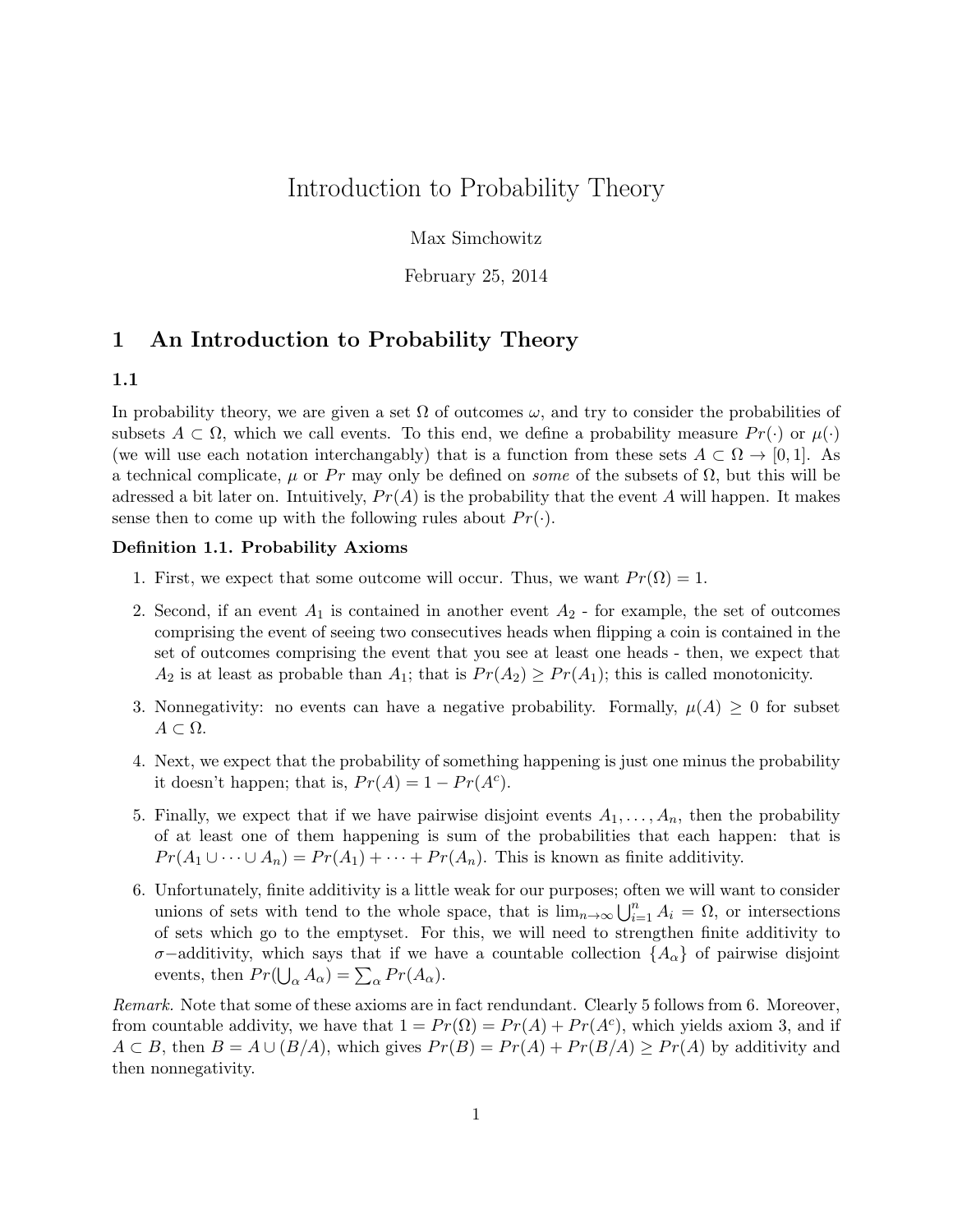Remark. If  $\mu$  is a function from the subsets of  $\Omega$  to  $[0,\infty]$  that satisfies the third and sixth rules (from these, we get the second rule for free), then we call  $\mu$  a measure. From rule three, we see that if  $\mu(\Omega) = 0$ , then  $\mu = 0$ . If  $\mu(\Omega) = c$ , then by the previous remark,  $\frac{1}{c}\mu$  is a probability measure. If  $\mu(\Omega) = \infty$ , then there is no systematic way to make  $\mu$  into a probability measure. However, if there are a countable collection of sets  $\{A_{\alpha}\}$  of finite measure for which  $\Omega = \bigcup_{\alpha} A_{\alpha}$  and  $\mu(A_{\alpha}) < \infty$ , the  $\mu$  is called  $\sigma$ -finite. For such measures, we can often "weight" these measures appropriately to recover a probability measure. More on this later.

You might ask: why do we define probabilities for events rather than outcomes? Consider the following scenario:

**Example 1.1.** Let  $\Omega$  be the space of all infinite sequences of coin flips  $(\omega_1, \omega_2, \dots)$  of a fair coin. Now, the event (or outcome) that we observe an sequence of heads or tails  $\omega = (\omega_1, \omega_2, \dots)$  is contained in the event  $A^n_\omega$  that we observed the same sequence first for the first n flips, but possibly other values in the following flips.

From elementary probability theory, we would like to define the probability of any sequence of n coin flips as  $2^{-n}$ , and by monotonicity,  $Pr(\omega) \leq Pr(A^n_{\omega}) = 2^{-n}$  for all n. Taking  $n \to \infty$ , we see that  $Pr(\omega) = 0$ . Thus, if we only knew the probabilities of the outcomes, we could never conclude that any events themselves had possitive probability. Moreover, the space of all tails of outcomes  $\Omega^n = (\omega_n, \omega_{n+1}, \dots)$  is uncountable, since it has the cardinality of  $2^{\mathbb{Z}}$ . Thus, if we only knew probabilities of outcomes, we could never find the probability over the whole space using our additivity axiom, since we aren't allowed to take uncountable sums.

One technical problem that we may run into, which we will try to skip over in this exposition, is that it may be impossible to define a function  $Pr(\cdot): \Omega \to [0,1]$  on all subsets of  $\Omega$ . For our purposes, it suffices to define  $Pr(\cdot)$  on a collections of subsets, known as a  $\sigma$ -algebra. We will denote our  $\sigma$ -algebra F, and call sets  $A \in \mathcal{F}$  measurable. Intuitively, F are the sets whose probabilities we can reasonably evaluate. A  $\sigma$  algebra has the following axioms:

#### Definition 1.2. Axioms for a  $\sigma$ -algebra

- 1.  $\Omega \in \mathcal{F}$ . This makes sense, since we know that  $Pr(\Omega) = 1$ .
- 2. If  $A \in \mathcal{F}$ , then  $A^c \in \mathcal{F}$ . This is also what we would expect, since  $Pr(A^c) = 1 Pr(A)$ .
- 3. Given a countable collection of sets  $\{A_{\alpha}\}, \bigcup_{\alpha} A_{\alpha} \in F$ .

The following theorem gives us a convenient way to talk about  $\sigma$ -algebras.

**Theorem 1.1.** Given a collection  $\mathcal{E}$  of subsets  $E \subset \Omega$ , there is a unique, minimal  $\sigma$ -Algebra containing all sets  $E \in \mathcal{E}$ , denoted  $\sigma(E)$ . This is called the  $\sigma$ -algebra generated by  $\mathcal{E}$ 

When we do need a  $\sigma$ -Algebra on an uncountable space, it will generably the *Borel*  $\sigma$ -Algebra:

**Definition 1.3. Borel**  $\sigma$ **-Algebra**: Let  $\Omega$  be a topological space (e.g.  $\mathbb{R}^d$ ) and let  $\mathcal U$  be the set of all open sets in  $\Omega$ . The Borel  $\sigma$  algebra  $\mathcal{B}(\Omega)$  is defined to be the smallest  $\sigma$  algebra containing  $\mathcal{U}$ . that is  $\sigma(\mathcal{U})$ 

Remark. Most "reasonable sets" are Borel sets. For example, all open, closed, compact, and countable sets are Borel sets, including their complements. On the real line, half open intervals are also Borel sets, and in fact generate the Borel  $\sigma$  algebra (exercise).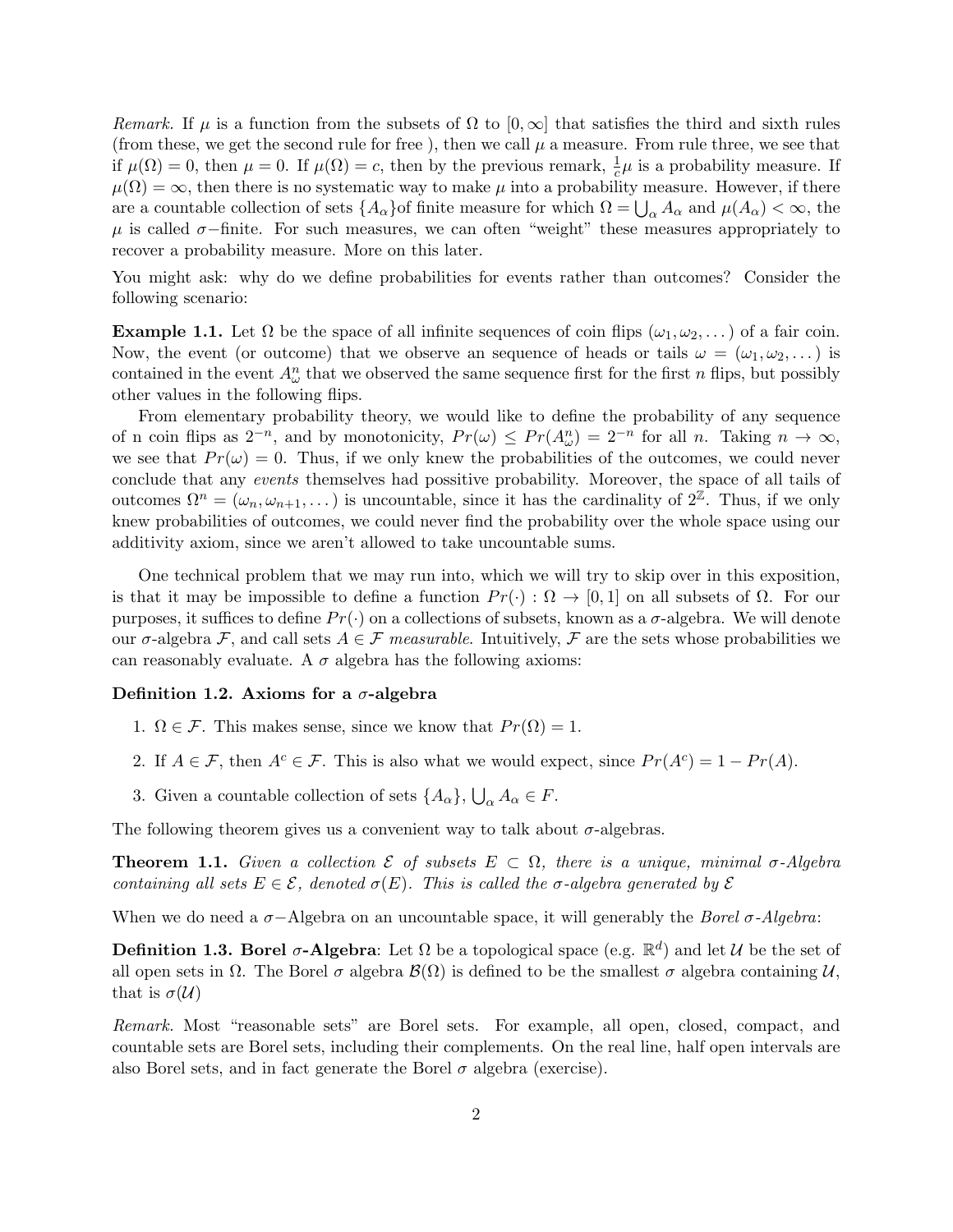On countable spaces, it makes sense to use the discrete  $\sigma$ -algebra:

**Definition 1.4. Discrete**  $\sigma$  **Algebra** The discrete  $\sigma$  algebra on a space  $\Omega$  is the collection of all subsets of  $\Omega$ .

Remark. Note that if  $\Omega$  is countable, the axioms of a  $\sigma$  algebra tell use that the discrete  $\sigma$  algebra is precisely the  $\sigma$  algebra containing all elements of  $\Omega$ . For you topologists out there, the discrete σ algebra is just the Borel σ on Ω where Ω is given the discrete topology.

We now arrive at the technical definition of probability space:

**Definition 1.5.** A probability space is a triple  $(\Omega, \mathcal{F}, Pr)$ , where  $\Omega$  is an underlying space,  $\mathcal{F}$  is a  $\sigma$ −algebra of events of  $\Omega$ , and  $Pr(\cdot)$  is a function from F to [0,1], satisfying the axioms of a probability measure.

Probability measures also satisfy another property, called countable subbaditivity

**Proposition 1.2.** Let  $(\Omega, \mathcal{F}, Pr)$  be a probability space and  $\{A_n\}$  be a collection of sets of  $\mathcal{F}$ . Then,

$$
Pr(\bigcup_{n} A_n) \le \sum_{n} Pr(A_n)
$$
 (1)

Sketch. Define the sets  $B_1 = A_1$ ,  $B_n = A_n - \bigcup_{1 \leq k \leq n-1} A_k$ . Now, note that the sets  $B_n$  are disjoint, but  $\bigcup_{n\geq 1} A_n = \bigcup_{n\geq 1} B_n$ . Apply countable additivity, and use monoticity to note that  $Pr(A_n) \geq Pr(B_n).$  $\Box$ 

From this proposition follows a classic lemma.

 $\sum_{n=1}^{\infty} Pr(A_n) < \infty$ , then with probability 1, only finitely many  $A_n$  will occur. **Lemma 1.3. Borel Cantelli**. Let  $(\Omega, \mathcal{F}, Pr)$  be a probability space. Let  $A_1, A_2, \dots \in \mathcal{F}$ . If

*Proof.* The probability that  $A_n$  occur infinitely often is just  $\bigcap_{N=1}^{\infty} \bigcup_{n=N}^{\infty} A_n$ . By monotonicity, this probability is bounded abound by  $Pr(\bigcup_{n=N}^{\infty} A_n)$  for all N, which, by countable subbaditivity, is in turn bounded above by  $\sum_{n\geq N} Pr(A_n)$ . Taking the infinum over N proves the lemma.  $\Box$ 

Another general probabilistic concept is the notion of "Almost Sure" properties. In probability theory, we couldn't care less about events with zero probability. Thus, if  $(\Omega, \mathcal{F}, Pr)$  is a probability space, we say an event  $A \in \mathcal{F}$  occurs almost surely if  $Pr(A) = 1$  and does not occur almost surely if  $Pr(A) = 0$ . We will frequently abbreviate almost surely with the letters a.s.. There are some other general properties of probability measures, and we list them below:

#### Proposition 1.4. Properties of Probability Measures

- 1. Set Differences: If  $A \subset B$  then  $Pr(B/A) = Pr(B) Pr(A)$ .
- 2. Continuity from Below: If  $A_1 \subset A_2 \subset \ldots$ , then  $\lim_{i \to \infty} Pr(A_i) = Pr(\bigcup_i A_i)$
- 3. Continuity from Above: If  $A_1 \supset A_2 \supset \ldots$ , then  $\lim_{i \to \infty} Pr(A_i) = Pr(\bigcap_i A_i)$ .

Example 1.2. Here are some common probability spaces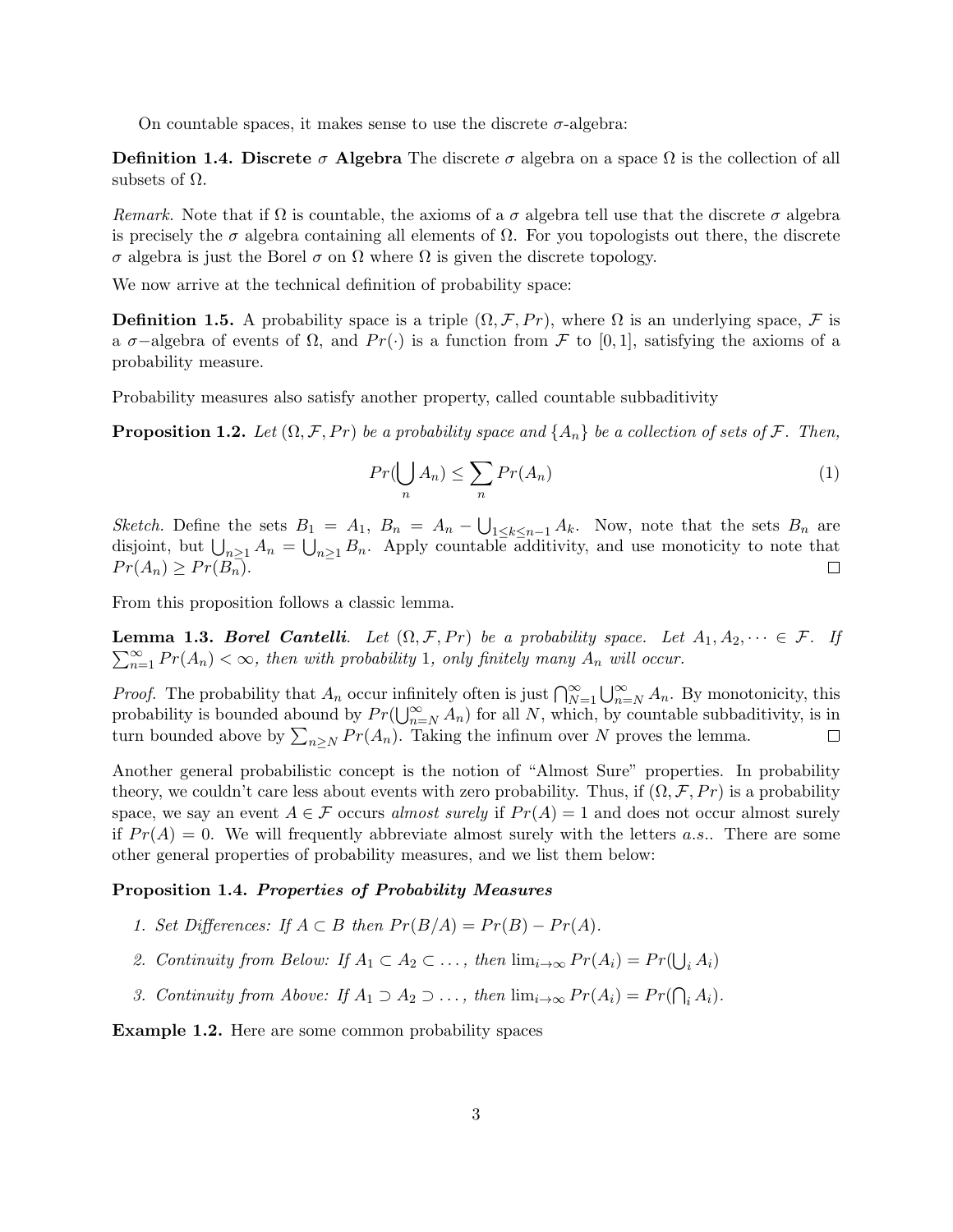- 1. Discrete Probability Spaces Let T be a countable set, and let p be a function on T which is nonnegative and such that  $\sum_{t\in T} p(t) = 1$ . Then  $(T, \mathcal{F}, p)$  is a probability space, where  $\mathcal F$ is the discrete  $\sigma$  algebra. For example, the function  $p(x) = \frac{x^n e^{-\lambda}}{x!}$  $\frac{e^{-\lambda}}{x!} \mathbb{1}_{x \in \mathbb{N}}$  gives the probability measure for the Poisson Distribution.
- 2. The Lebesgue Measure. We can defined a probability measure on the interval  $([0,1], \mathcal{B}([0,1])$ by taking the probability of any open subinterval (recall that this is an interval of the form  $(a, b), [0, b), (a, 1],$  since we are in the subspace topology of  $[0, 1]$ ) to be its length. Note that the measure of a single point is zero, by continuity from above, and thus the measure of a countable number of points is also zero. For example,  $\mathbb{Q} \cap [0,1]$ , which is indeed dense in [0, 1], is of measure zero. Moreover, this observation implies that open, closed, and half open half closed intervals all have the same measure. Using the rules of a probability measure, we can extend this measure to all Borel Sets, since for each  $\sigma$  algebra operation, there is a corresponding operation for the probability measure.

In probability, this measure is known as the Lebesgue measure. In real analysis, there is a  $\sigma$ algebra which strictly contains  $\mathcal{B}([0,1])$  on which the Lebesgue measure can be well defined, but some of the additional sets in this large  $\sigma$  algebra often pathological and not worth our time. What we will borrow from real analysis is that we can define the Lebsgue measure on  $\mathcal{B}(\mathbb{R})$  by taking the measure of an open interval to be its length, and extending in a similar fashion. We can even define the Lebesgue measure on  $\mathcal{B}(\mathbb{R}^d)$  by considering the volumes of open rectangles. It is easy to see that the Lebesgue measure is  $\sigma$  finite.

3. Probability Densities Here is a classic example of how to reconstruct a probability measure from a measure. Let  $f : \mathbb{R} \to \mathbb{R}$  be a nonnegative Riemann integrable function that  $\int_{\mathbb{R}} f(x) dx = 1$ . Then we can define a probability measure as in the Lebegue measure case by taking the measure of an open interval  $(a, b)$  to be  $\int_a^b f(x)$ , and extending similarly. In this case  $f(x)$  is called a probability density. For example, you may have seen the case when  $f(x) = \frac{1}{\sqrt{2}}$  $\frac{1}{2\pi}$  exp( $-x^2/2$ ), which is called the Gaussian density. We can event extend this to function  $f: \mathbb{R}^d \to \mathbb{R}_+$  for which  $\int_{\mathbb{R}^d} f(x)dx = 1$ . These are called multivariate densities.

#### 1.2 Construction of the Integral

So far, we have defined probabilities as taking place on abstract spaces  $\Omega$ , which have no clear mathematical properties (other than, perhaps, cardinality). To consider probabilities of numerical events, we define functions  $X:\Omega \to \Omega'$ , where  $\Omega'$  is often a "numerical space" - generally a metric space - like  $\mathbb{Z}, \mathbb{R}$ , or  $\mathbb{C}$ . To make this rigorous, we first define random variables in the most general setting

**Definition 1.6.** Let  $(\Omega_1, \mathcal{F}, Pr(\cdot))$  be a probability space, and let  $(\Omega_2, \mathcal{G})$  be a set equipped with a  $\sigma$ −algebra. A random variable X is function from  $\Omega_1 \to \Omega_2$  that preserves measurable sets in the following sense:

$$
X^{-1}(A) = \{ \omega : X(\omega) \in A \} \in \mathcal{F} \quad \forall A \in \mathcal{G} \tag{2}
$$

If instead  $(Omega_1, \mathcal{F}, \mu)$  is a general measure space, then we call X a measurable function.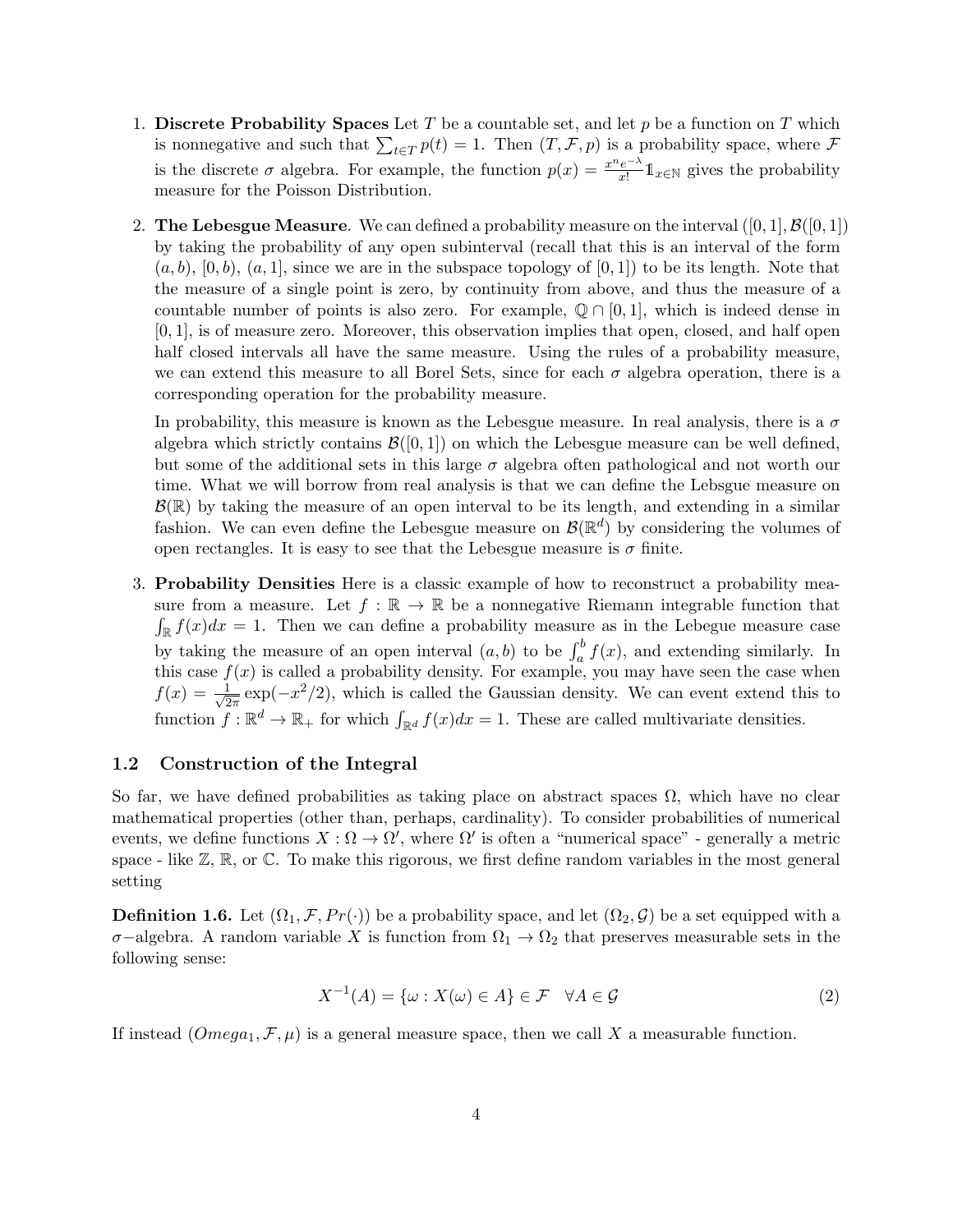A random variable is therefore a deterministic function of elements  $\omega \in \Omega$ , whose random-ness arises from the randomness of  $\Omega$ . In English, 2 formula says that the probability of seeing certain numerical realizations of a random variable is just the probability of the event which leads to those possible realizations. Random variables also allow us to define a probability distribution on  $\Omega_2$  by "pulling back" to  $\Omega_2$ 

**Definition 1.7.** Let  $X : (\Omega_1, \mathcal{F}, Pr) \to (\Omega_2, \mathcal{G})$  be a random variable. The pushforward measure induced by  $X$  is defined by

$$
Pr_X(A) \stackrel{\Delta}{=} Pr(X \in A) \stackrel{\Delta}{=} Pr(X^{-1}(A)) \quad \forall A \in \mathcal{G}
$$
\n<sup>(3)</sup>

**Exercise 1.1.** Prove that  $(\Omega_2, \mathcal{G}, Pr_X)$  is a probabilty space.

Next, we need a notion of averaging, called the expectation. We know from calculus that the "average" of a some piece-wise continuous function  $f(x)$  over some finite interval  $[A, B]$  is just  $\frac{1}{B-A}\int_A^B f(x)dx$ . This example will help us generalize this notion of an average to a more general setting. In the following exposition, the integral or expectation we define can be generalized to arbitrary measure spaces, and we will do so without comment. Construction of the integral in this manner is called the Lebegues integral, and provides a general framework for defining a notion of integration on arbitrary measure spaces.

In the above example, we can think of  $dx$  as being an infinitesmal part of the probabilty measure on [A, B] which says that the measure of a set  $V \subset [A, B]$  is just  $\frac{1}{B-A} \int_A^B \mathbb{1}_{x \in V} dx$ , where  $\mathbb{1}_{x \in V}$ is the function which takes the value of 1 if  $x \in V$ , and 0 otherwise. There is one key difference between Riemann integration and the general, Lebesgue integral, which we are about to introduce. Instead of partitioning the domain into "rectangles" (which may make little sense for an arbitrary probability space  $\Omega$ ), Lebesgue integration partitions on the range. To see this, let f be a Riemann integrable function on an interval - say  $[0, 1]$ , and let  $g_k$  be the function

$$
g_k(x) = \sum_{j=4^{-k}}^{4^k} \frac{j}{2^k} I(f(x) \in [\frac{j}{2^k}, \frac{j+1}{2^k}])
$$
\n(4)

We can view f and g as random variables from  $([0, 1], \mathcal{B}([0, 1]) \to (\mathbb{R}, \mathcal{B}(\mathbb{R}))$  where the domain is given the Lebesgue measure. Moreover, you can verify that  $g_k(x) \to f(x)$  as  $k \to \infty$ . But rather than approximating f by partitioning the domain into little rectangles, (which only works for continuous functions), f is approximated by a finite combination of indicator functions, or a simple functions this case, the intervals  $[\frac{j}{2^k}, \frac{j+1}{2^k}]$  $\frac{+1}{2^k}$  are all elements of  $\mathcal{B}[0,1]$ , so we can write

$$
\int g_k = \sum_{j=4^{-k}}^{4^k} \frac{j}{2^k} P(x : f(x) \in \frac{j}{2^k}, \frac{j+1}{2^k}])
$$
\n(5)

We can then define the integral of f as the limiting value of the  $g_k$ ; in fact, we hope that  $\lim \int g_k =$  $\int \lim g_k = \int f$ . However, there are couple precations to take. First, as in Riemann integration, if  $f^{-} = \max(-f, 0)$  and  $f^{+} = \max(f, 0)$  may both integrate to infinity, so the integral of  $f = f^{+} - f^{-}$ may be undefined. Second, we must ensure that the integral is well defined, in the sense that if  $g_k$  and  $h_k$  are two sequence of simple functions approximating f, then  $\lim \int g_k = \lim \int h_k$ . The following definition of the integral ensures that it is air tight to these concerns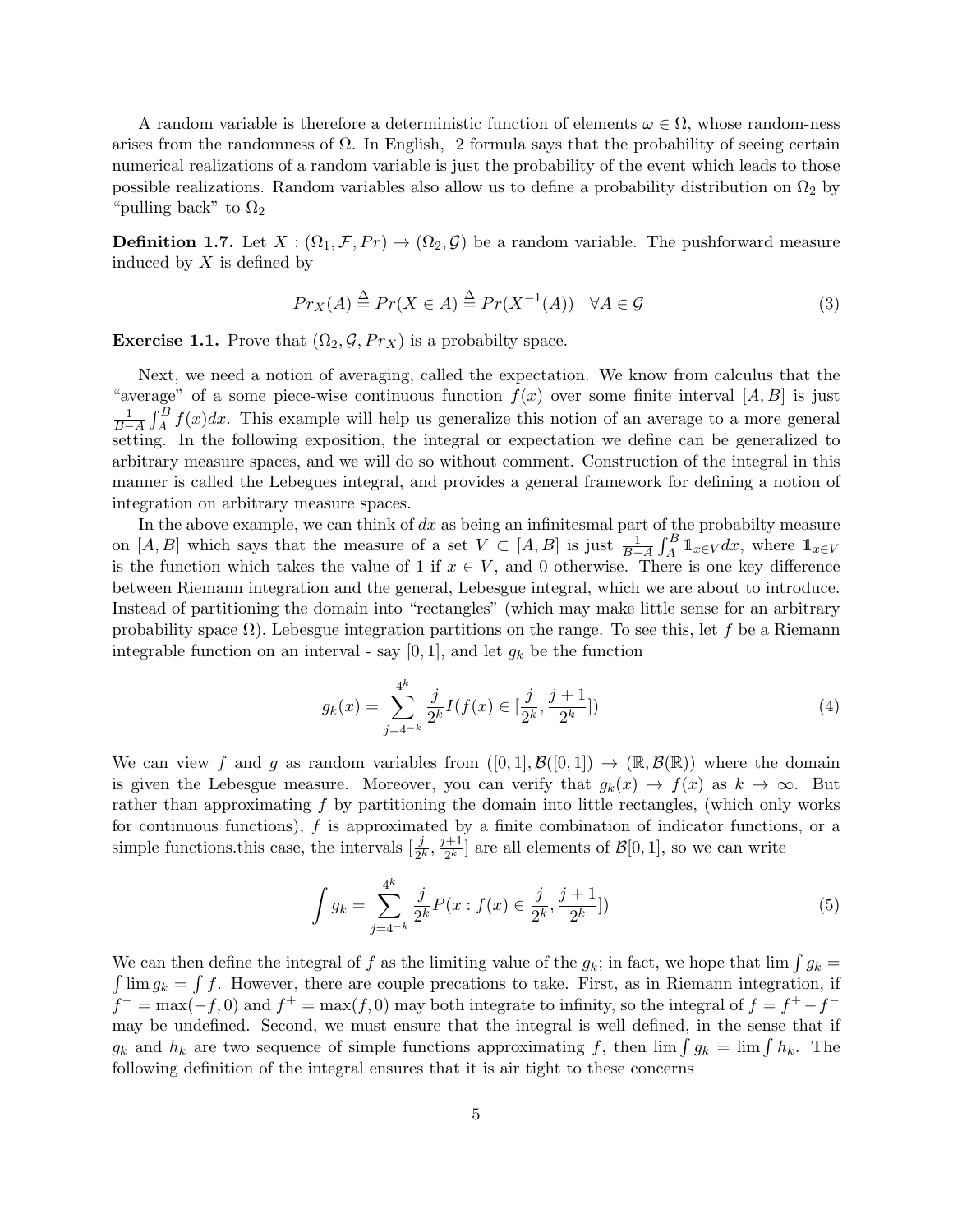**Definition 1.8.** Let  $X : (\Omega, Pr, \mathcal{F}) \to (\mathbb{R}, \mathcal{B}(\mathbb{R}))$  be a random variable. We will interchangably refer to the expectation or the integral of X as  $\mathbb{E}[X]$  or  $\int X dP$ . It is defined as follows:

- 1. Suppose X is a simple function, that is, we can write  $X = \sum_{i=1}^{n} a_i 1\!\!1_{A_i}$  for  $a_i \in \mathbb{R}$  and  $A_i \in \mathcal{F}$ . Then  $\mathbb{E}[X] = \sum_{i=1}^{n} a_i Pr(A_i)$ .
- 2. Suppose that  $X \geq 0$  almost surely. Then  $\mathbb{E}[X] = \sup_{0 \leq Y \leq X} \mathbb{E}[Y]$ .
- 3. If X is real valued, we write  $X^+ = \max(X, 0)$  and  $X^- = \max(-X, 0)$ . Note then that  $X^+$ and X<sup>-</sup> are also random variables  $(\Omega, Pr, \mathcal{F}) \to (\mathbb{R}, \mathcal{B}(\mathbb{R})$  (you can check that they satisfy the measurability condition). We define  $\mathbb{E}[X] = \mathbb{E}[X^+] - \mathbb{E}[X^-]$ . Note that that this quantity may be equal to  $\infty - \infty$ , and hence ill defined.

If X is real vector valued, we can defined  $\mathbb{E}[X]$  as the vector whose entries are the expectations of the components of X. If X is complex-vector valued, identify X with a real valued random variable of twice its dimension.  $\int X d\mu$ , integral of a measurable function X on a general measure space  $(\Omega, \mu, \mathcal{F})$ , is defined analogously. /

The following two theorems give conditions under which taking limits commutes with taking integrals. In the following, two theorems, let X,  $\{X_n\}_{n>0}$  and Y be random variables from  $(\Omega, \mathcal{F}, Pr)$ and image space  $(\mathbb{R}, \mathcal{B}(\mathbb{R})$ . Then

**Theorem 1.5.** Monotone Convergence Theorem Suppose that  $0 \le X_n \le X_{n+1}$  almost surely, and suppose that  $X_n \to X$  almost surely (this means that the set of  $P(\omega \in \Omega : \lim_{n\to\infty} X_n(\omega) \neq \emptyset)$  $X(\omega) = 0$  ). Then  $\lim_{n\to\infty} \mathbb{E}[X_n] = \mathbb{E}[X]$ . The analogous statement is true for integrals on general measure spaces.

Remark. An application of the monotone convergence theorem shows that the expectation of the functions  $g_k$  in Equation 4 do in fact convergence to expectation of their limiting function f. In fact, this theorem alleviates us of the burden of showing that any approximating sequence of simple random variables  $g_k \leq f$  actually attains the supremum over simple functions less than f. It suffices to do our computation for one monotonically increasing sequence, and this will suffice. Another interesting fact is that the monotone convergence thereom implies countable additivity axiom for probability measures. Indeed, let  $\{A_k\}_{k\geq 1}$  be a sequence of disjoint sets and let  $A = \bigcup_{k\geq 1} A_k$ . If we define  $X_n = \sum_{k \leq n} \mathbb{1}_{A_k}$ , then  $\lim_{n \to \infty} X_n = \mathbb{1}_A$ . By finite additivity,  $\mathbb{E}[X_n] = \sum_{1 \leq k \leq n} \mathbb{P}_T(A_k)$ , and by monotone convergence, it follows that  $\lim_{n\to\infty} \mathbb{E}[X_n] = \lim_{n\to\infty} \sum_{1 \leq k \leq n} \overline{Pr(A_k)} = \mathbb{E}[X] =$  $Pr(A)$ .

**Theorem 1.6. Dominated Convergence Theorem** Suppose that  $X_n \to X$  and  $X_n \leq Y$  almost surely, where  $\mathbb{E}[Y] < \infty$ . Then  $\lim_{n \to \infty} \mathbb{E}[|X_n - X|] = 0$ , and in particular,  $\lim_{n \to \infty} \mathbb{E}[X_n] = \mathbb{E}[X]$ . The analogous statement is true for integrals on general measure spaces.

Remark. There are cases in which lim

We also have the following basic facts about expectations:

Proposition 1.7. The expectation satisfies the following properties:

1. Linearity:  $\mathbb{E}[aX + bY] = a\mathbb{E}[X] + b\mathbb{E}[Y]$  for  $a, b \in \mathbb{R}$  and measurable X and Y (assuming the quantity on the right is well defined)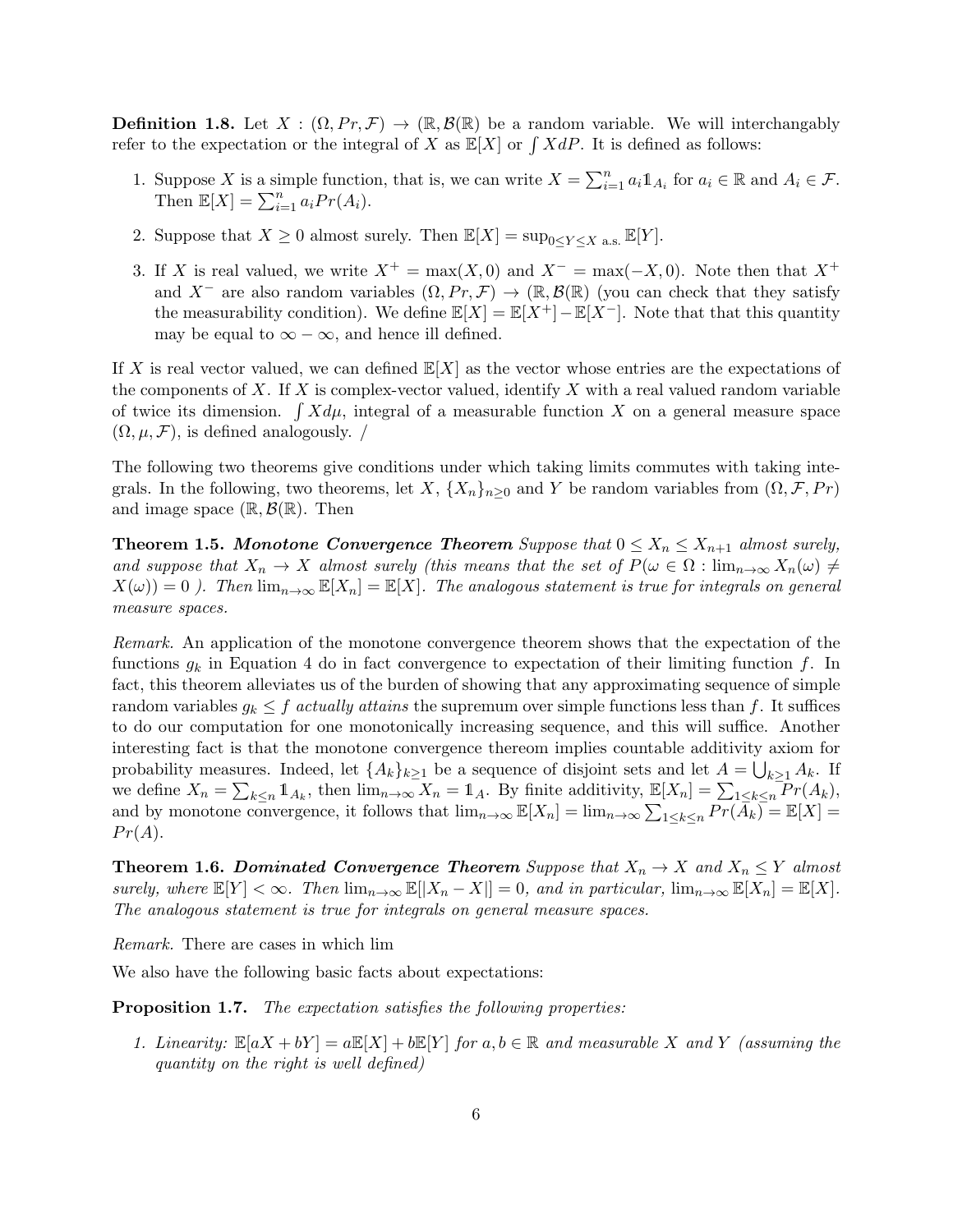- 2. Monotonicity: If  $X \leq Y$  almost surely, than  $\mathbb{E}[X] < \mathbb{E}[Y]$
- 3. If  $X = 0$  almost surely, than  $\mathbb{E}[X] = 0$ . Equivalenty, if  $X = Y$  almost surely, then  $\mathbb{E}[X] =$  $\mathbb{E}[Y]$

Each statement is also true for integrals on general measure spaces.

Remark. One of the cooler applications of the dominated convergence and linearity is proving a generalization of Liebniz's rule to expecations. That is, X be a random variable, and let  $f(x, t)$ be function a determinsitic function of x and t such that with derivative  $f'(x,t) = \frac{d}{dt}F(x,t)$  is integrable. Write  $F(t) = \mathbb{E}[f(X, t)]$ . Then

$$
F'(t) = \frac{d}{dt}F(t) = \lim_{u \to 0} \frac{1}{u} \left( \mathbb{E}[f(X, t+u)] - \mathbb{E}[f(X, t)] \right)
$$
  
\n
$$
= \lim_{u \to 0} \left( \mathbb{E}[\frac{1}{u}\{f(X, t+u) - f(X, t)\}] \right) \text{ by linearity}
$$
  
\n
$$
= \lim_{u \to 0} \left( \mathbb{E}[f'(X, t)] \right) \text{ by dominated convergence}
$$
 (6)

This comes in handy when understanding characteristic functions and the moment matching method.

One last fact about random variables that we shall need is the notion of independence.

**Definition 1.9.** Two random variables  $X, Y : (\Omega, \mathcal{F}, Pr) \to (\Omega_2, \mathcal{G})$  are said to be indepdendent if, for all  $A, B \in \mathcal{G}$ ,  $Pr(X \in A, Y \in B) = Pr({\omega : X(\omega) \in A} \cap {\omega : Y(\omega) \in B}) = Pr(X \in B)$  $A) \cdot Pr(Y \in B).$ 

Remark. Integration in Discrete and Lebesgues Spaces In a discrete measure space on a countable set T, the integral of a function  $f: T \to \mathbb{R}$  is reduces to to be  $\int f(t) = \sum_{t \in T: f(t) \ge 0} f(t)$  $\sum_{t,f(t)\leq 0} f(t)$ , whenever the quantity is defined. In  $(\mathbb{R}^d, \mathcal{B}(\mathbb{R}^d))$ , you can show that the Lebesgue integral of a Riemann integral function  $f$  is equal to its Riemann integral. Thus, we often write the Lebesgue integral of f simply as  $\int_{\mathbb{R}^d} f dx$ . This makes sense, since all Riemann integral fucntions are Lebesgue integrable, but the converse is false. For example, a Riemann integrable function must be continuous Lebesgue-almost everywhere (that is, outside a set with Lebesgue measure zero). However, the indicator function  $I_q$  of the rationals is discontinuous everywhere. Nevertheless, the rationals are countable, and thus have Lebesgue measure zero, so by 1.7, the Lebesgue integral is well defined and in fact zero.

Example 1.3. Using Expectations to define Probability Measures In a previous example, we saw that we could use a nonnegative Riemann integrable function  $f$  that integrates to 1 in order to define a probability measure on  $(\mathbb{R}, \mathcal{B}(\mathbb{R}))$  by taking  $Pr((a, b)) = \int_a^b f(x)dx$ . From the previous remark, this can be generalized to any Lebesgue measurable function that satifies the nonnegativity and normalization conditions. In fact, this can be generalized further still to an arbitrary measurable nonnegative function integrating to 1 on an arbitrary measure space. In particular, if  $(\Omega, Pr, \mathcal{F})$  is a probability space and X is an almost surely nonnegative real valued random variable such that  $\mathbb{E}[X] = 1$ , then we can define a probability measure Pr' on  $(\Omega, \mathcal{F})$ by setting  $Pr'(A) = \mathbb{E}[\mathbb{1}_A X]$  for all  $A \in \mathcal{F}$ . Similarly, we can define an arbitrary measure  $\mu'$  as  $\mu(A) = \int 1_A d\mu$ . Measures  $\mu'$  defined in this way are said to be absolutely continuous with respect to  $\mu$ , in the sense that  $\mu'(A) = 0$  if  $\mu(A) = 0$ . In this case write  $\mu' \ll \mu$ . The Radon Nikodyn theorem shows that all absolutely continuous measures arise in this way.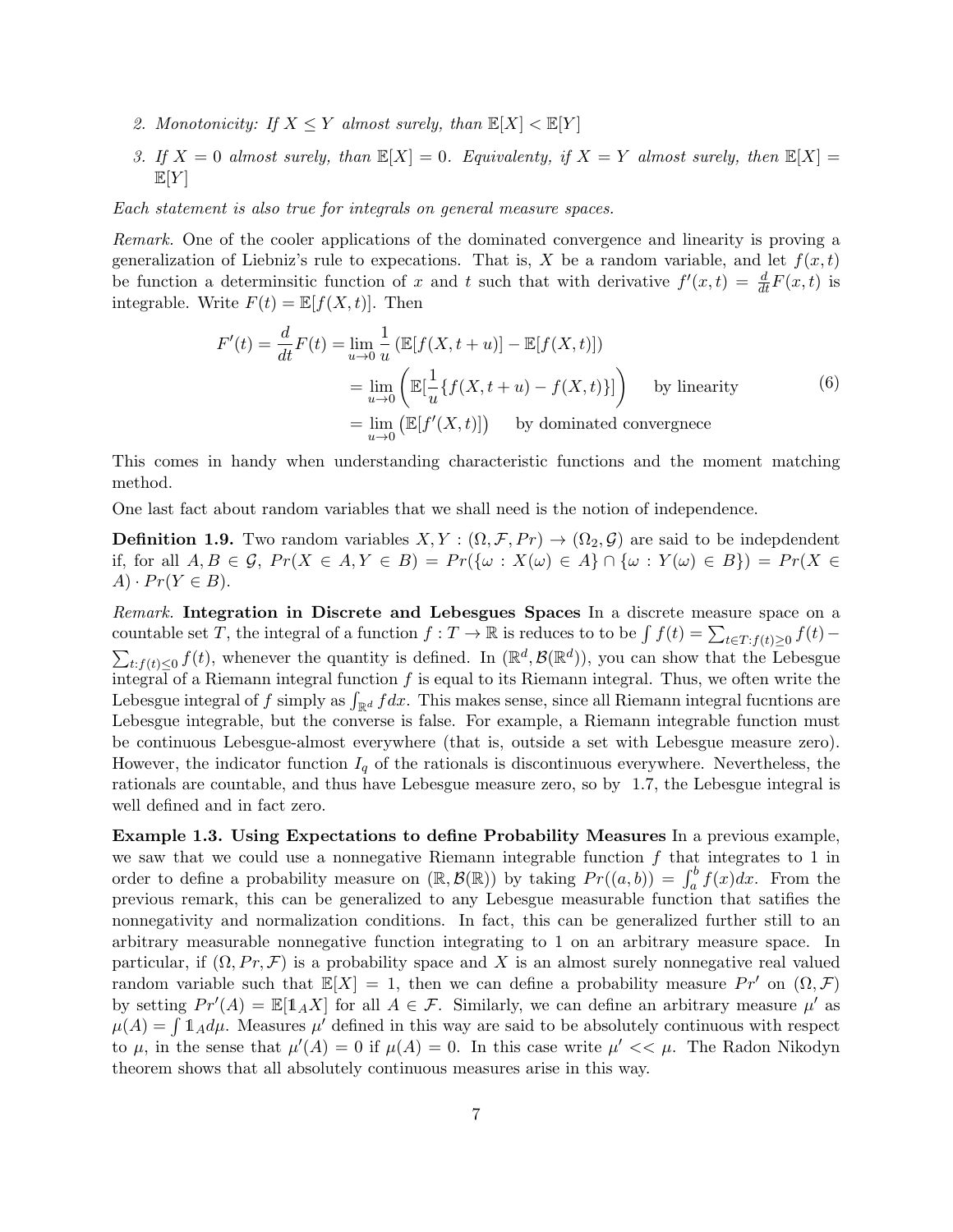Remark. You will often hear the operations  $\mathbb{E}[\cdot]$  or  $\int d\mu$  referred to as linear functionals. This is because they can be thought as linear transformation from the space of measurable functions to the reals. Expectations can be taken with respect to different measures, by weighting the measure by another measurable function, as seen in the previous example. If we fix a measure  $\mu$  and consider integrating with respect to all the measures  $\mu'$  absolutely continuous with respect to  $\mu$ , we get a very large family of linear transformations on the space of measure functions. These functionals are said to inhabit the dual space to linear functions, as motivated by the following example: In a measure space with finite cardinality  $n$  and the discrete sigma algebra, the measurable functions are just real vectors in  $v \in \mathbb{R}^n = V$ , and all possible integrals are given by  $\langle w, v \rangle$  for  $w \in V^*$ .

### 1.3 Notions of Convergence

Discussing the convergence of a random variable  $X$  is a bit more delicate than considering the convergence sequence of finite, or even countably infinite, numbers. The first is that  $X$  is really a function on a potentially uncountable space. The second is that, unlike in sequences, we want converge to capture probabilities properties of X.

**Example 1.4.** Let  $\Omega = {\omega_1, \ldots, \omega_6}$ . We can identify random variables on this space with all length-6 sequences, such that  $X_i = X(\omega_i)$ . However, this is probabilistically misleeding. Indeed, let  $X(\omega_i) = 1 \ \forall 1 \leq i \leq 6$ , and let

$$
\widetilde{X}(\omega) = \begin{cases}\n1 & \omega = \omega_i & \forall 1 \le i \le 5 \\
0 & \omega = \omega_6\n\end{cases}
$$
\n(7)

Now set  $Pr(X = \omega_1) = \cdots = Pr(\omega_5) = 1/5$ , while  $Pr(\omega_6) = 0$ . Now,  $\widetilde{X}$  and X correspond to two different sequences. But the probability that these random variables differ, that is  $Pr(X \neq X)$ , is just  $Pr(\omega_6) = 0$ ; that is from, a probabilistic perspective, these random variables cannot be told apart.

When it comes to convergence, we want to preserve the same intuition. That is, since we what  $\overline{X}$ and X to be, for all intents and purposes equal, we also want an sequence of random variables  $X_n$ that converges to X to also converge to X. A strong type of convergence that has this property is called almost sure convergence:

**Definition 1.10. Almost Sure Convergence** A sequence of random variables  $(X_n)_{n>0}$  is said to converge to a random variable almost surely X if  $Pr(A) = 0$ , where  $A \stackrel{\Delta}{=} {\{\omega \in \Omega : \lim_{n \to \infty} X_n(\omega) \neq \omega\}}$  $X(\omega)$ . Here, we right  $X_n \stackrel{a.s.}{\rightarrow} X_n$ .

Almost sure convergence is almost pointwise; it lets us neglect a couple points here and there that have zero probability. Almost sure convergence is almost purely probabilistic: we don't even need  $X_n$  to take numerical values for it to makes sense, just have some notion of convergence in the image space (for example, X can map to a topological space). If we suppose  $X_n$  takes values inside some normed spaces, we can formulate a weaker notion of convergence:

**Definition 1.11. Convergence in Probability** A sequence of random variables  $(X_n)_{n>0}$  is said to converge to a random variable X in probability if, for any  $\epsilon > 0$ ,  $\lim_{n\to\infty} Pr(||X - X_n|| > \epsilon) = 0$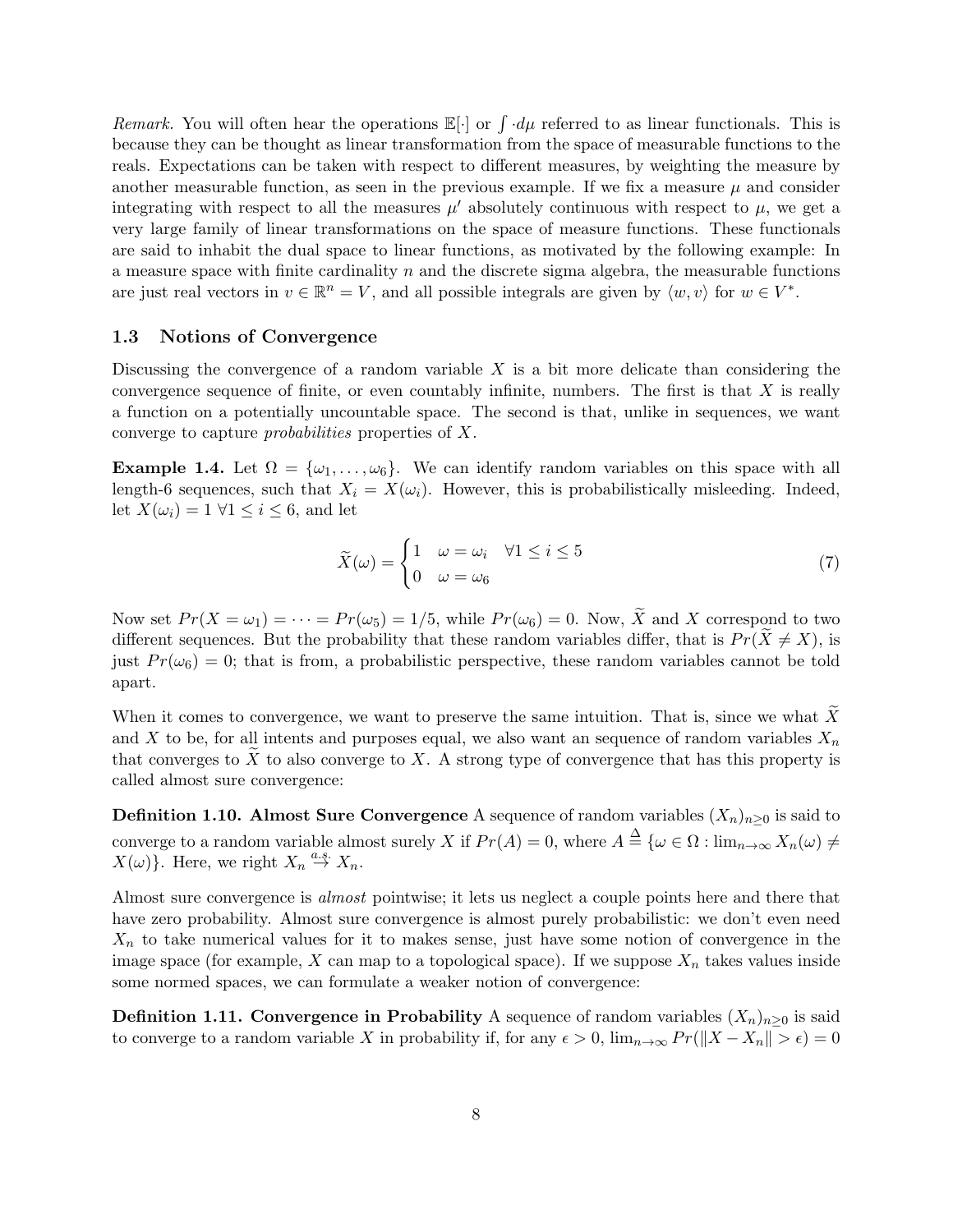Remark. Almost sure covergence is just convergence in probability with  $\epsilon = 0$ . We see immediately that almost sure convergence is stronger than convergence in probability, and clever counterexamples show that it is in general a strictly stronger condition.

Almost sure convergence and convergence in probability let us formulate the Strong and Weak Laws of Large Numbers, two theorems which capture the probabilistic intuition that the average of random variables corresponds to its expectation:

**Theorem 1.8. Law of Large Numbers** Let  $(X_n)_{n\geq 1} : (\Omega, \mathcal{F}, Pr) \to (\mathbb{R}, \mathcal{B}(\mathbb{R}))$  be a sequence of independent random variables that are identically distributed: that is, for all  $A \in \mathcal{B}(\mathbb{R})$ ,  $Pr(X_n \in$  $A) = Pr(X_m \in A)$  for all  $m, n \geq 0$ . Define  $\overline{X}_n = \frac{1}{n}$  $\frac{1}{n} \sum_{i=1}^{n} X_n$ , and write  $\mathbb{E}[X]$  for  $\mathbb{E}[X_n]$  for all n (note the sequence has identical expecation). Then

- 1.  $\overline{X}_n \to \mathbb{E}[X]$  in probability. This is the weak law of large numbers
- 2.  $\mathbb{X}_n \to \mathbb{E}[X]$  almost surely. This is the strong law of large numbers.

Unfortunately, almost sure convergence and convergence in probability are not very "numerical" as can be seen from the following example:

**Example 1.5.** Let  $X_n$  take the value of 0 with probability  $1 - 2^{-n}$  and take the value of  $4^n$  with probability  $2^{-n}$ . At once, we see that  $X_n$  convergences to X both almost surely and, consequently, in probability. However,  $\mathbb{E}[X_n] = 4^n (2^{-n})$  grows to be much larger than 0. This is an example where the "decay at infinity" is too slow, or even gets worse over time.

Convergence in a norm  $L_p$ , for  $p \in [1,\infty)$  ensures that what we observed in Example 1.5 can not happen

**Definition 1.12. Convergence in**  $L^p$ : A sequence of random variables  $(X_n)_{n\geq 0}$  taking values in a space with norm  $\|\cdot\|$  is said to converge to a random variable X in  $L^P$  for some  $p \in [1,\infty)$  if  $\lim_{n\to\infty} \mathbb{E}[\|X - X_n\|^p] = 0.$  We write  $X_n \stackrel{L_p}{\to} X$ .

We have seen that convergence almost everywhere does not imply convergence in  $L^p$ , and the conversely convergence in  $L^p$  does not imply convergence almost everywhere. However, the following proposition shows that convergence in  $L^p$  does imply convergence in probability:

**Proposition 1.9. Markov's Inequality** Let X be any nonnegative random variable and let  $t > 0$ . Then

$$
Pr(X > t) \le \frac{\mathbb{E}[X]}{t} \tag{8}
$$

Proof.

$$
Pr(X > t) = \mathbb{E}[\mathbb{1}_{X>t}] \le \mathbb{E}[\frac{X}{t} \mathbb{1}_{X>t}] \le \mathbb{E}[\frac{X}{t}] = \frac{\mathbb{E}[X]}{t}
$$

Both the semiricle law and the Marcheno Pastur law are results about the weakest form of convergence, convergence in distribution. It is straightforward to show that convergence in probability (and thus the two stronger modes of convergence) imply this type of convergence. Before we continue, we must first define a distribution function: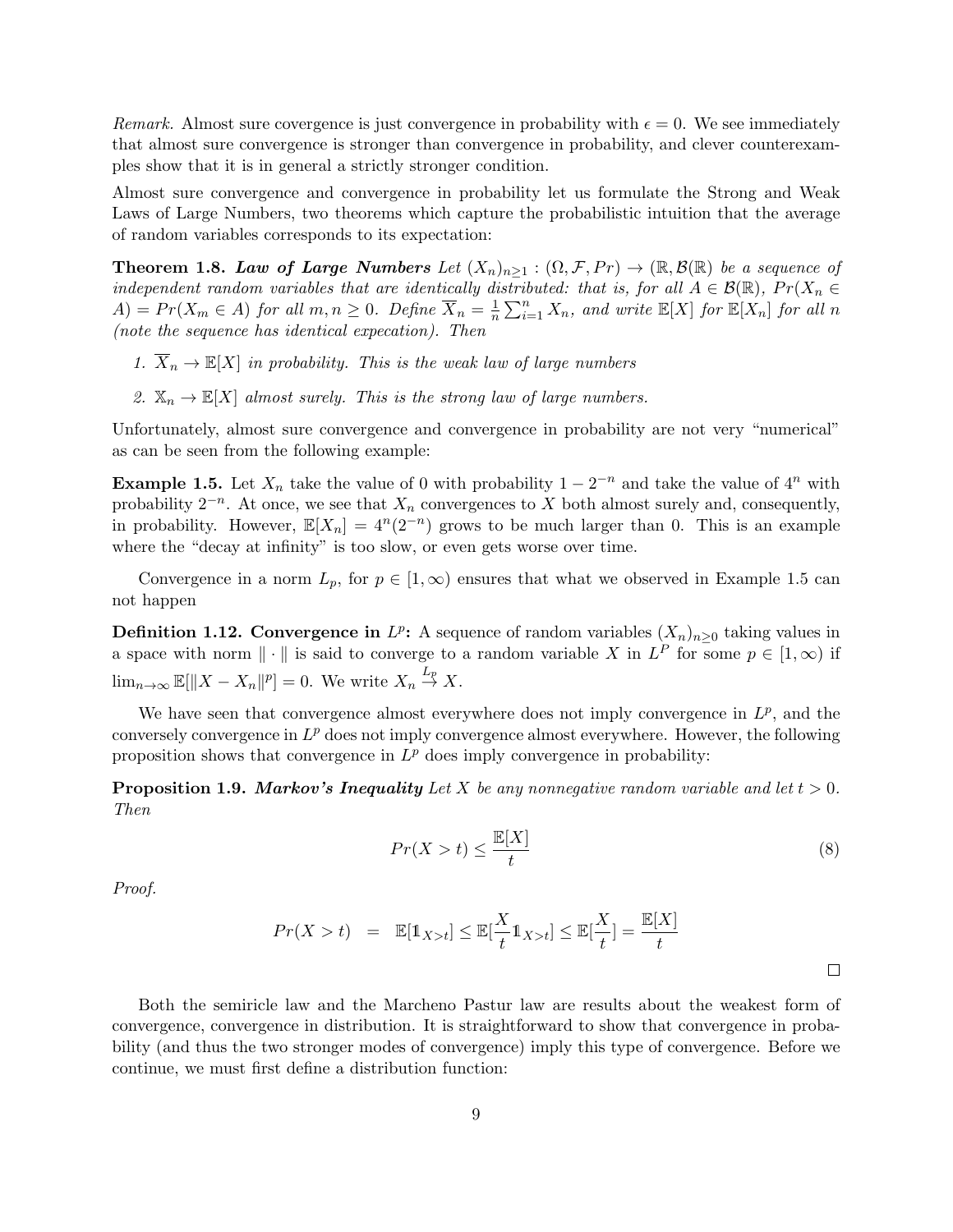**Definition 1.13. Distribution Function** Let  $X$  be a real valued random variable. Its distribution function  $F_X(t): \mathbb{R} \to [0, 1]$  is defined as

$$
F_X(t) \stackrel{\Delta}{=} Pr(X \le t) \tag{9}
$$

If X is a random variable taking values in  $\mathbb{R}^d$ , then  $F_X(t) : \mathbb{R}^d \to [0,1]$  is defined as

$$
F_X(t) \stackrel{\Delta}{=} Pr\left(\bigcup_{1 \le i \le n} \{X_i \le t_i\}\right) \tag{10}
$$

If X takes values in  $\mathbb{C}^d$ , we define the distribution function by identifying  $\mathbb{C}^d \simeq \mathbb{R}^{2d}$ . When X has a distribution function F, we write  $X \sim F$ .

The following theorem motivates the study of distribution functions:

**Theorem 1.10.** Let X be a Borel measurable random variable taking values in a  $\mathbb{R}^d$ . Then  $F_X(t)$ uniquely determines  $Pr(X \in A)$  for all  $A \in \mathcal{B}(\mathbb{R}^d)$ .

**Definition 1.14.** A sequence of real valued random variables  $(X_n)_{n>1}$  is said to converge in distribution to a random variable X if  $F_{X_n}(t) \to F_X(t)$  at all points for which  $F_X(t)$  is continuous.

### 1.4 Characteristic Functions and Moment Matching

It turns out that there is another function which completely characterizes the distribution of a random variable:

**Definition 1.15. Characteristic Function** For a real valued random variable  $X$ , its characteristic function  $\varphi_X(t) : \mathbb{R} \to \mathbb{C}$  is defined by

$$
\varphi_X(t) = \mathbb{E}[\exp(itX)] = \mathbb{E}[\cos(X)] + i\mathbb{E}[\sin X] \tag{11}
$$

For a real vector valued random variable X taking values in  $\mathbb{R}^d$ , its characteristic function  $\varphi_X(t)$ :  $\mathbb{R}^D \to \mathbb{C}$  is defined by

$$
\varphi_X(t) = \mathbb{E}[\exp(i\langle t, X \rangle)] = \mathbb{E}[\cos(\langle t, X \rangle)] + i\mathbb{E}[\sin(\langle t, X \rangle)] \tag{12}
$$

The characteristic function can be thought of as the Fourier Transform of the random variable. In particular, if X is a real valued random variable, and if  $Pr(|X| > N)$  decays suitably fast then we can switch derivatives with expectations and compute

$$
\frac{d^n}{dn_t}\psi_X(t) = \frac{d}{dt}\mathbb{E}[\exp(itX)] = i^n \mathbb{E}[X^n \exp(itX)]
$$
\n(13)

evaluating the expression at  $t = 0$  shows that

$$
\mathbb{E}[X^n] = (-i)^n \frac{d^n}{d^n t} \psi_X(t) \big|_{t=0} \tag{14}
$$

One sufficient condition that lets us switch expectations and and taking n derivatives is that  $E[X^{2n}]$ is finite. This fact will come in handy for developing the Moment-Matching method for convergence in distribution. First, we cite nice result from Probability Theory which says which characterizes the relationship betwen distribution functions and characteristic functions: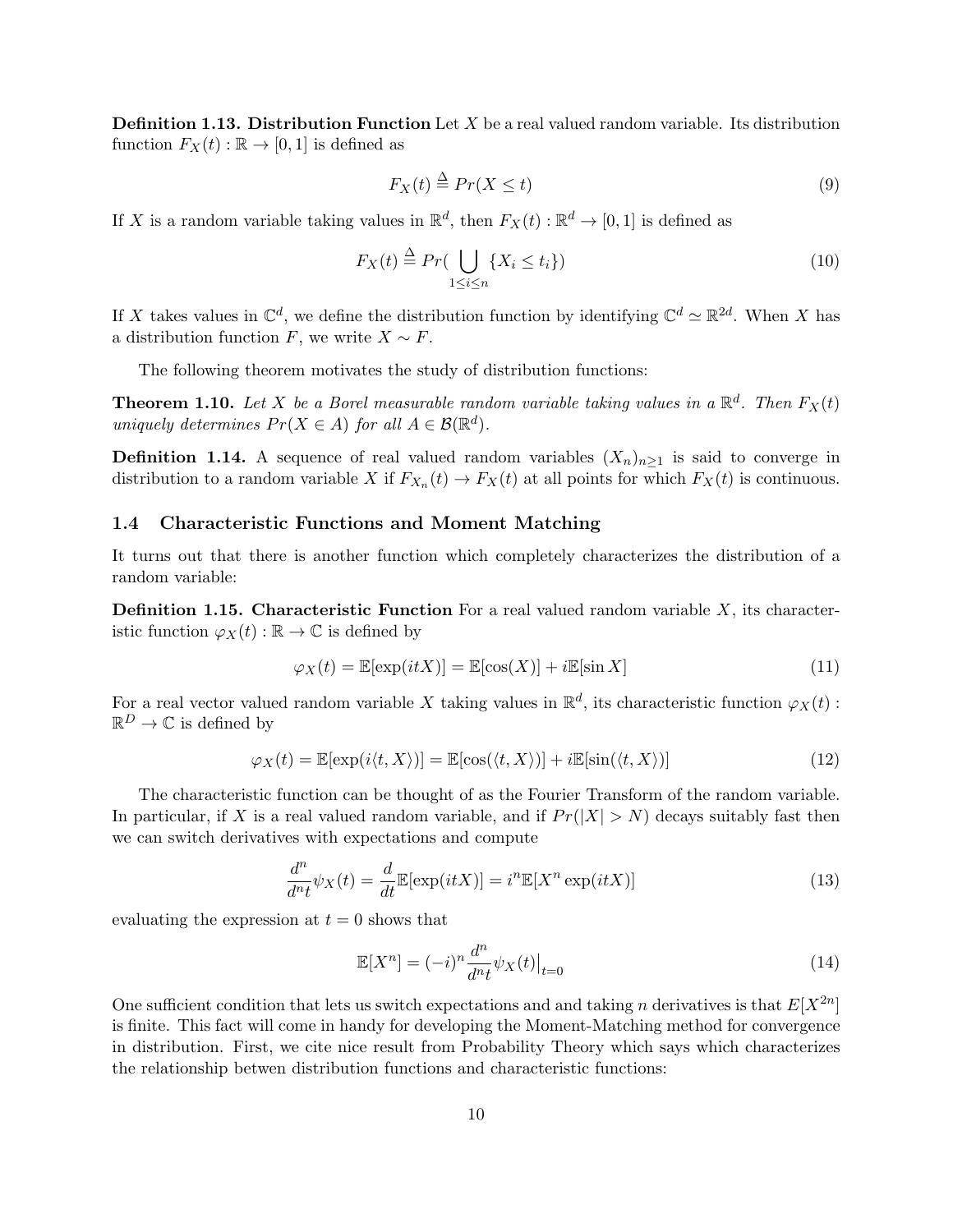**Theorem 1.11.** There exists a bijection between characteristic functions of real-vector-valued random variables and distribution functions, with explicit formulae to derive one from the other. Moreover, for random variables  $X : \Omega \to \mathbb{R}^d$ , the following are equivalent:

- 1.  $X_n \to X$  in distribution
- 2.  $\varphi_{X_n}(t) \to \varphi_X(t)$  for all  $t \in \mathbb{R}^d$
- 3.  $\mathbb{E}[f(X_n)] \to \mathbb{E}[f(X)]$  for any bounded, continuous function f

1.11 gives us a new way to compute convergence in distribution. Now, consider the power series of X

$$
p_X(t) \stackrel{\Delta}{=} \sum_{k \ge 0} t^k \mathbb{E}[X^k]
$$
\n(15)

If  $p_X(t)$  converges absolutely in some range ( $-\epsilon, \epsilon$ ), then we have that

$$
\varphi_X(z) = p_X(iz) \forall z \in \mathbb{C} : ||z|| < \epsilon \tag{16}
$$

and, by analytic continuation, the two functions agree on their entire domain. Thus, if the moments of a random variable form an absolutely convergent power series, then  $\psi_t(X)$  is uniquely determined by the moments of  $X$ . This proves the following theorem:

**Theorem 1.12. Moment Matching Method** Let  $X$  be a real valued random variable with moments  $M_0, M_1, \ldots$ , and define  $p_t(x) = \sum_{k \geq 0} t^k M_k$ . If  $p_t(x)$  defines an absolutely convergent power series in some small interval contaning the origin, then for any sequence of random variables  $(X_n)$ , the following are equivalent

- 1.  $X_n \stackrel{D}{\rightarrow} X$
- 2.  $\lim_{n\to\infty} \mathbb{E}[X_n^k] = M_k$  for all  $k \geq 0$ .

Remark. From complex analysis, we know that the power series  $p_t(x) = \sum_{k\geq 0} t^k M_k$  converges in some neighborhood about the origin as long as  $\limsup_j (M_j)^{1/j}$  is finite. This is one way to check that the conditions for the moment matching method.

Remark. Here is an intuitive way to think about characteristic functions in terms of the Fourier transform of a compactly supported function. We saw about that if  $X$  is a random variables such that  $\mathbb{E}[X^k]<\infty$  for all k and  $\limsup_{k\to\infty} (\mathbb{E}[X^k]^{1/k}<\infty$ , then we can think of X as being almost compactly supported, in the sense that its momenets are small enough that we can neglect the values X takes outside a large enough region of length  $C$ . From Fourier theory, we therefore expect X to be determined by its countable sequence of Fourier modes, and this intuition motivates the moment matching. It should not be strange that a function taking uncountably many values is specifying by a countable set; indeed, an continuous function on the reals is uniquely determined by its values on the rationals.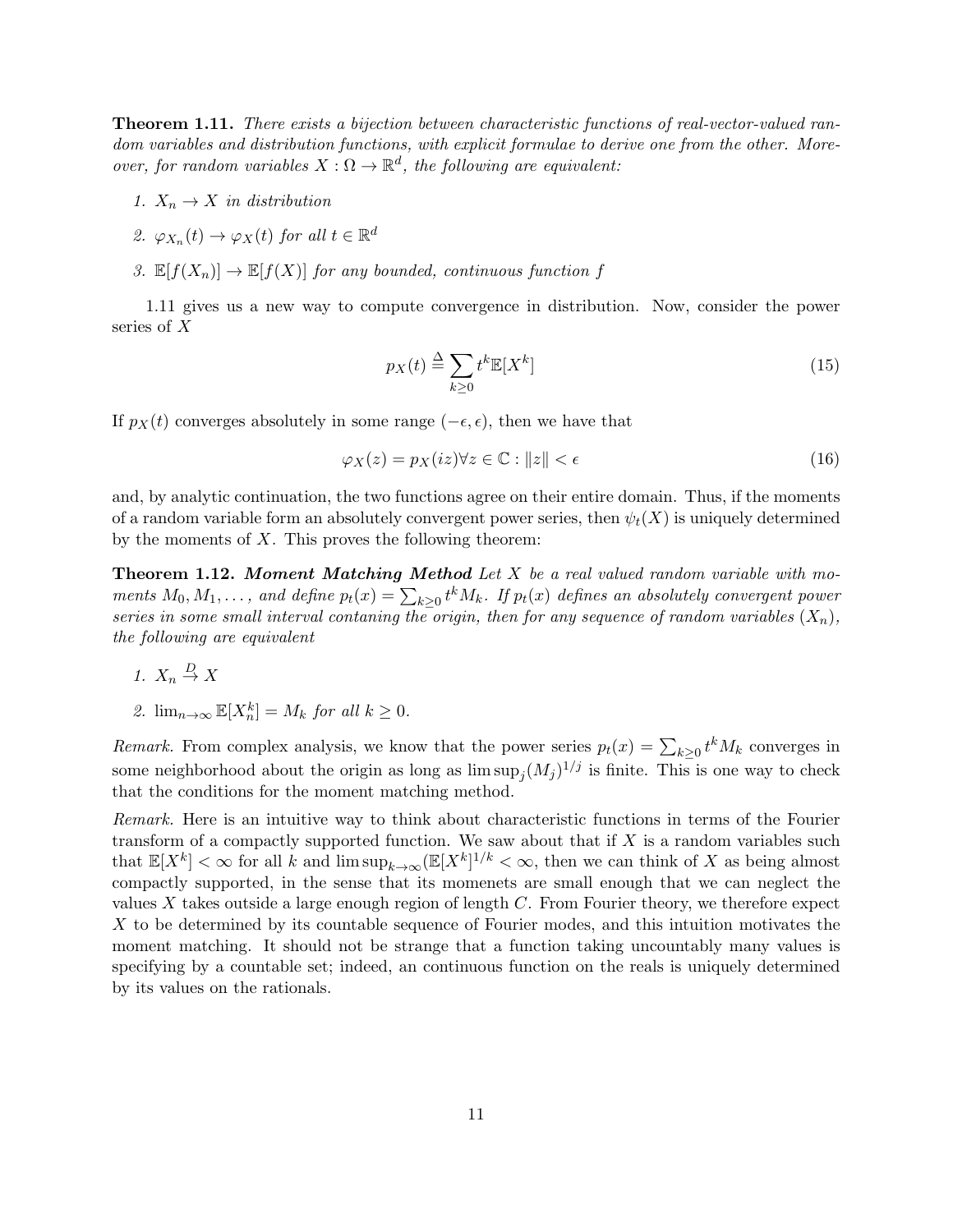### 2 Conditional Expectation and Martingales

To prove the Marchenko Pastur Law, we will rely on the notion of conditional expectations. Intuitively, conditioning a random variable  $X : (\mathcal{F}, \Omega \to (\mathcal{F}_1, \Omega_1)$  on another random variable Y removes all the "randomness" in  $X$  that cannot be attributed to  $Y$ . Here are two concrete examples of conditional expectation:

**Example 2.1. Discrete Distributions** Let  $\Omega = T_1 \times T_2$  where  $T_1$  and  $T_2$  are countable sets. If endow  $\Omega$  with the discrete sigma-algebra, then there is a function  $p: T_1 \times T_2 \to [0, 1]$  such that, for any subset  $A \subset \Omega$ ,

$$
Pr(A) = \sum_{(t_1, t_2) \in A} p(t_1, t_2)
$$
\n(17)

Now, consider a random variable  $X : \Omega \to \mathbb{R}$  which is Borel measurable. Then

$$
\mathbb{E}[X] = \sum_{(t_1, t_2) \in T_1 \times T_2} X(t_1, t_2) Pr(t_1, t_2)
$$
\n(18)

assuming the sum converges.

Let Y be a random variable such that, for any  $t_2, t'_2 \in T_2$ ,  $Y(t_1, t_2) = Y(t_1, t'_2)$ , but for any  $t_1 \neq t'_1$ ,  $Y(t_1, t_2) = Y(t'_1, t_2)$ . This means that if we know the value of Y at some point  $x \in \mathbb{R}$ , we know the first coordinate of  $Y^{-1}(x)$ . It is easy to check then that the smallest  $\sigma$  algebra  $\mathcal{F}_Y$ generated by Y consists of all sets  $\{t_1\} \times T_2$ : this is just measure-theoretic jargon for the statement that Y is entirely determined by the sets  $\{t_1\} \times T_2$ , and each set in the collection is necessary to specify the behavior of  $Y$ . Thus, if some magic oracle were to tell you everything you possibly could about a realization x of  $Y(\omega)$ , you still could not pinpoint the value of  $X(\omega)$ , as the second coordinate of  $Y^{-1}(x)$  in unspecified.

The conditional expectation of  $X$  given  $Y$  is then obtained by averaging over these potential values of X. More formaly,

$$
\mathbb{E}[X|Y=A] = \begin{cases} \frac{1}{Pr(Y^{-1}(A))} \mathbb{E}[X \mathbb{1}_A] & Pr(Y=A) > 0\\ 0 & \text{otherwise} \end{cases}
$$
(19)

Setting  $\mathbb{E}[X|Y = A] = 0$  if  $Pr(A) = 0$  is just a convention, since in probability, we negelect measure zero events.

In particular, suppose  $Y^{-1}(x) = \{t_x\} \times T_2$ 

$$
\mathbb{E}[X|Y=x] = \begin{cases} \frac{1}{\sum_{t_2 \in T} Pr(t_x, t_2)} \sum_{t_2 \in T_2} X(t_x, t_2) Pr(t_x, t_2) & Pr(Y = A) > 0\\ 0 & \text{otherwise} \end{cases}
$$
(20)

**Example 2.2.** Let  $X$  and  $Y$  be continuous, real valued random variables with a joint density  $p(x, y)$  on  $\mathbb{R}^2$ . That is, for some subset  $U \subset \mathbb{R}^2$ ,  $Pr((X, Y) \in U) = \int_U p(x, y) dx dy$ . Then

$$
\mathbb{E}[X|Y=y] = \int_{\mathbb{R}} x p(x,y) dx \tag{21}
$$

The previous examples motivates the following defintion: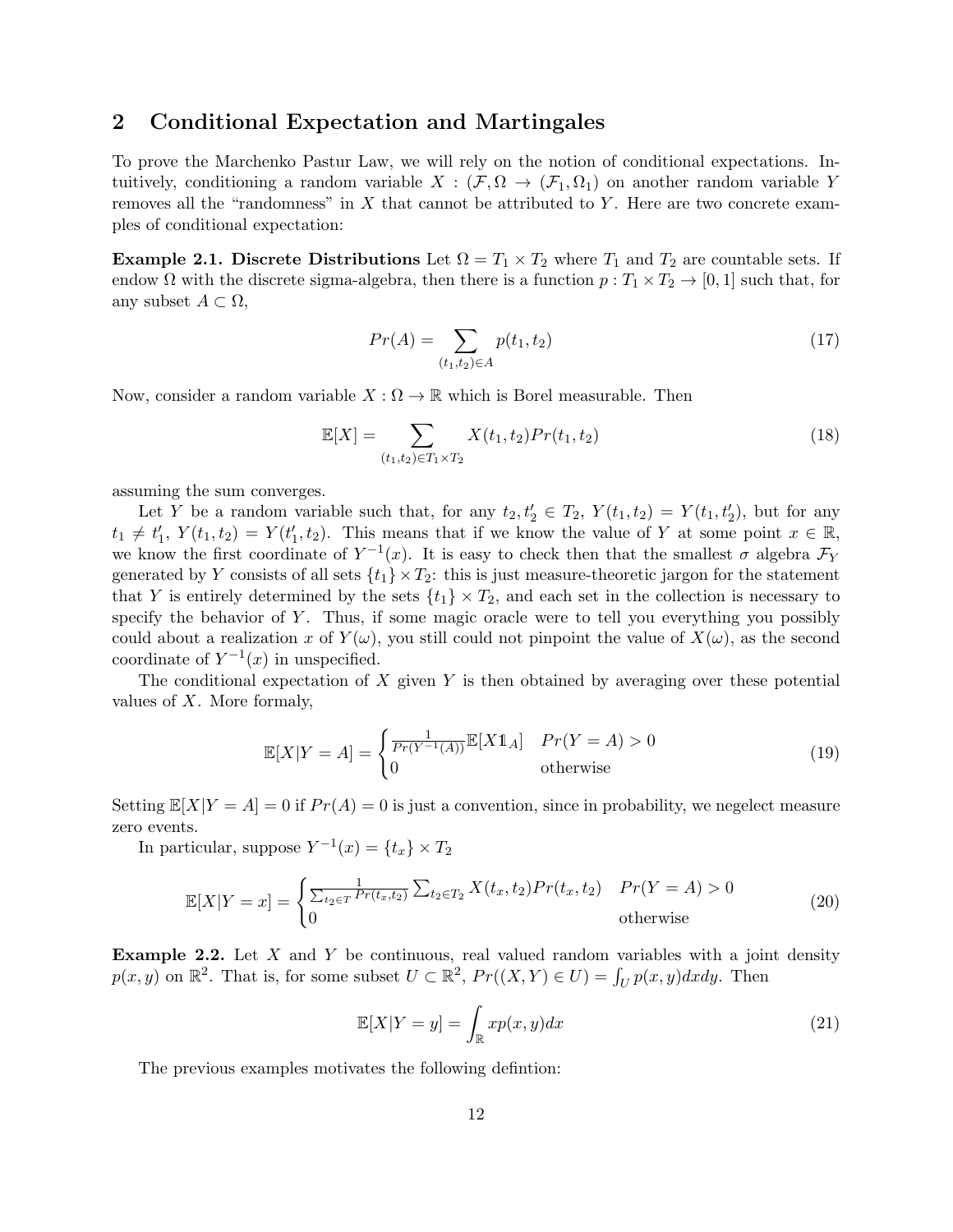**Definition 2.1.** Let X be a random variable  $(\Omega, \mathcal{F}, Pr) \to (\mathbb{R}^d, \mathcal{B}(\mathbb{R}^d)$ . If H is  $\sigma$ -subalgebra of  $\mathcal{F},$ then  $\mathbb{E}[X|\mathcal{H}]$  is an H measurable random variable such that for any  $A \in \mathcal{H}$ ,

$$
\mathbb{E}[X\mathbb{1}_A] = \mathbb{E}[\mathbb{E}[X|H]\mathbb{1}_A] \tag{22}
$$

If  $Y: \Omega \to \mathbb{R}^d$  is another random variable such that  $\sigma(Y) \subset \mathcal{F}$ , we define  $E[X|Y] = E[X|\sigma(Y)]$ . A standard theorem in probability theory guarantees that  $\mathbb{E}[X|\mathcal{H}]$  exists, and is unique up to a set of measure zero.

Remark. Note that the above definition is *descriptive*, not *constructive*. The usual way to find a conditional expectation is to make a reasonable guess, and then verify that it satisfies Definition 2.1. As in the above example, the conditional expectation is pretty apparent for most elementary applications, and, in the case of continuous and discrete distributions, it reduces to the definitions of conditional expectation you might have seen in non-measure theoretic statistics and probability courses.

Conditional expectations will come in handy in proving the Marchenko pastur because it will let us "build up" an  $n \times n$  random sample covariance S from its (random)  $k \times k$  submatrices, and treat the remaining indices as deterministic (that is, setting them to their expectations). For any  $n \times n$  square matrix S, Let  $S_{(k)}$  be the  $k \times k$  upper left square subsmatrix of S, which itself is a random variable. Since an observation of  $S_{(j)}$  determines an observation of  $S_{(k)}, k \leq j$ , we see that

$$
\sigma(S_{(1)}) \subset \sigma(S_{(2)}) \cdots \subset \sigma(S_{(n)}) \tag{23}
$$

This is an example of *filtration*, an ordered set of nondecreasing  $\sigma$ -Algebras  $\{\mathcal{F}_t\}$ . When we take a random variable X with finite expectation and create a collection of random variables  $X_t$  by conditioning on a filtration:  $X_t = \mathbb{E}[X|\mathcal{F}_t]$ , we get a *martingale*; a random variable such that  $\mathbb{E}[X_t|X_s] = X_s$  for any  $s \leq t$ . We often refer to  $X_t$  as X at time t. We will also write  $\mathbb{E}_t[X] =$  $\mathbb{E}[X|\mathcal{F}_t].$ 

Martingales are used very frequently in probability theory because knowledge of a martingale at times t constrains the behavior of the martinagle at time  $s \geq t$ . In fact, if are given a sequence of martingales  $X_1, X_2, \ldots$  such that  $X_j - X_{j+1}$  is bounded, then we get the following useful inequality:

**Lemma 2.1.** Let  $\{X_k\}$  be a complex martingale sequence with respect to a filtration  $\{\mathcal{F}_k\}$ , and let  $Y_k = X_k - X_{k-1}$ . Then for any  $p > 1$ , there exists a constant  $K_p$  depending only on p such that

$$
\mathbb{E}\left|\sum_{Y_k}\right|^p \le K_p \mathbb{E}\left(\sum |Y_k|^2\right)^{p/2} \tag{24}
$$

And for  $p \geq 2$ , there exists a constant  $C_p$  such that

$$
\mathbb{E}\left|\sum_{Y_k}\right|^p \le C_p \left(\sum \mathbb{E}_{k-1}|X_k|^2 + \mathbb{E}\sum |X_k|^p\right) \tag{25}
$$

Remark. The key step in proving many of these matingale inequalities is a form of Jensen's inequality for conditional expectations. Recall the classical formulation of Jensen's inequality: Let  $f: \mathcal{X} \to \mathbb{R}$  be a convex function, that is, one for which  $f(\theta x + (1 - \theta)y) \leq \theta f(x) + (1 - \theta)f(y)$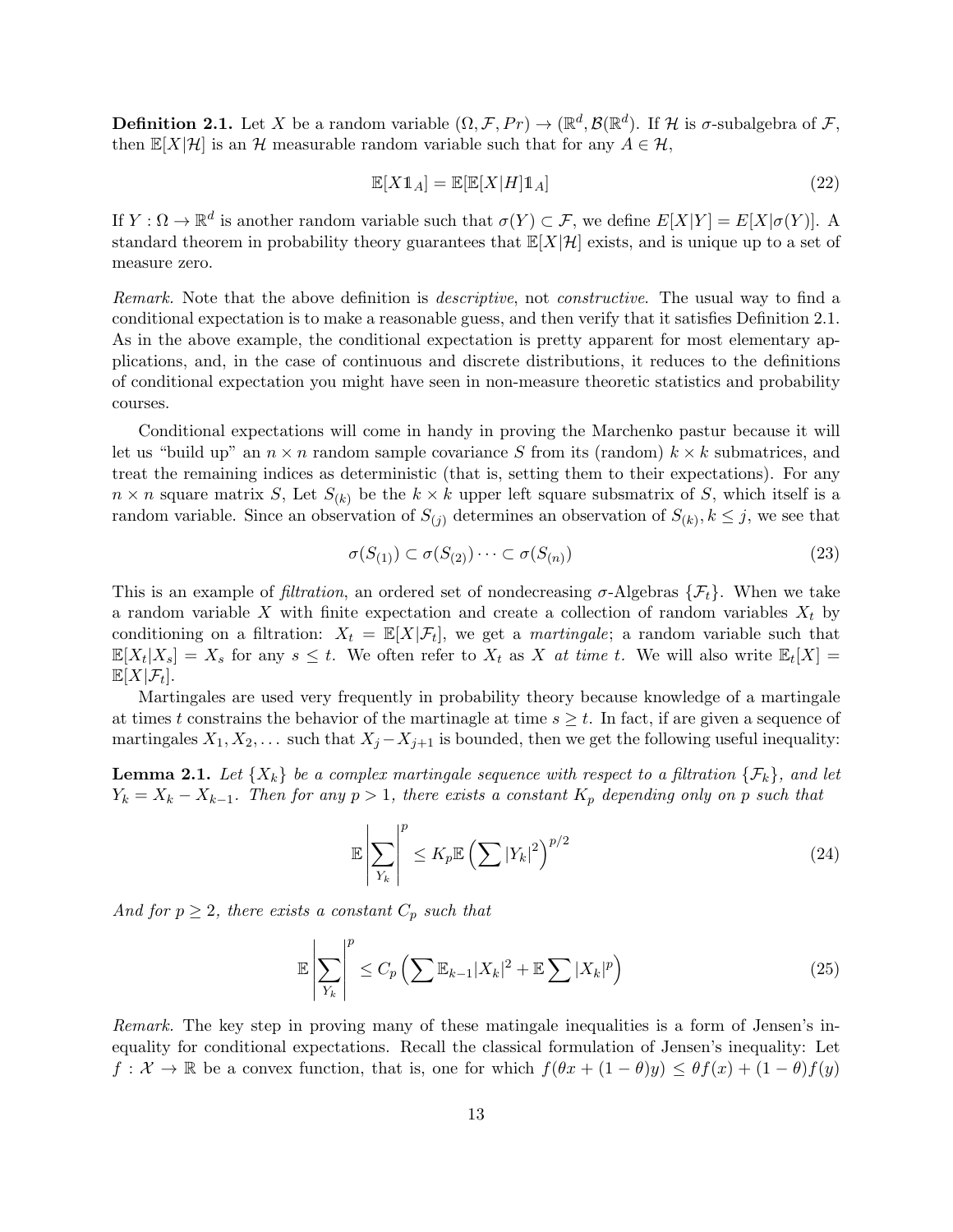for  $\theta \in [0,1]$  and all  $x, y \in \mathcal{X}$ . Finite induction shows that for any  $x_1, \ldots, x_K \in \mathcal{X}$  and a vector  $(\theta_1,\ldots,\theta_K)$  on the  $K-1$  simplex - i.e.  $\sum_{i=1}^K \theta_i = 1$ , and  $\theta_i \geq 0$  - then  $f(\sum_{i=1}^K \theta_i x_i) \leq \sum_i \theta_i f(x_i)$ . If we take the limit where  $K \to \infty$  and apply the definition of integration, the equality generalizes further to the statement  $f(\mathbb{E}[X]) \leq \mathbb{E}[f(X)]$ . It can be shown, in fact, that Jensen's inequality generalizes further still to conditional expectations; that is for a convex (measurable) function  $f$ ,

$$
f(\mathbb{E}[X|Y]) \le \mathbb{E}[f(X)|Y]
$$
\n(26)

Since the entire space  $\Omega$  is always Y-measurable and  $f(X)$  is a random variable,  $\mathbb{E}[f(X)] =$  $\mathbb{E}[\mathbb{E}[f(X)|Y]]$ . Thus, Jensen's inequality gives

$$
\mathbb{E}[f(\mathbb{E}[X|Y])] \le \mathbb{E}[f(X)] \tag{27}
$$

We can make this more concrete. For  $p \geq 1$ , the function  $x \mapsto (x-a)^p$  is convex (note that the second derivative is nonnegative, which is a sufficient condition for convexity). In particular if we set  $a = \mathbb{E}[X] = \mathbb{E}[\mathbb{E}[X]|Y]$  and  $p = 2$ , we get

$$
\text{Var}[\mathbb{E}[X|Y]] \le \text{Var}[X] \tag{28}
$$

That is, conditional expectation does not increase the variance. In many cases, conditioning strictly decreases the variance, as one would intuitively expect. For a fun (but entirely optional) exercise, try to find necessary and sufficient conditions under which conditioning one discrete random variable on another discrete random variable results in a strict decreases in variance.

### 3 A Detour into Matrices

Here we develop some matrix identities which we shall need for subsequent calculations. Given a Hermitian Matrix A, the goal is to described difference between the trace  $A^{-1}$  and the trace of  $A_k^{-1}$  $k<sup>-1</sup>$ , the inverse of A with its  $k<sup>th</sup>$  row and column removed. Though the computations will follow from elementary linear algebra, they are not entirely obvious and are hard to see without a couple well known matrix decompositions.

Let  $A = (a_{ij})$  and write  $A_{ij}$  for the cofactor of  $a_{ij}$  (that is, the determinant of the matrix A with row i and column j deleted, multiplied by  $(-1)^{i+j}$ ). We define the adjugate matrix of A by  $A^a = (A_{ij})^T$ . We begin with the following theorem

**Theorem 3.1. Cramer's Rule** Let A be a  $n \times n$  matrix. Then

$$
A^{-1} = \frac{1}{\det(A)} A^a \tag{29}
$$

(30)

Proof. Recall the identity

$$
\det(A) = \sum_{i=1}^{n} a_{ij} A_{ij} \tag{31}
$$

From the formula above, we see that

 $(AA^a)_{ii} = \det(A)$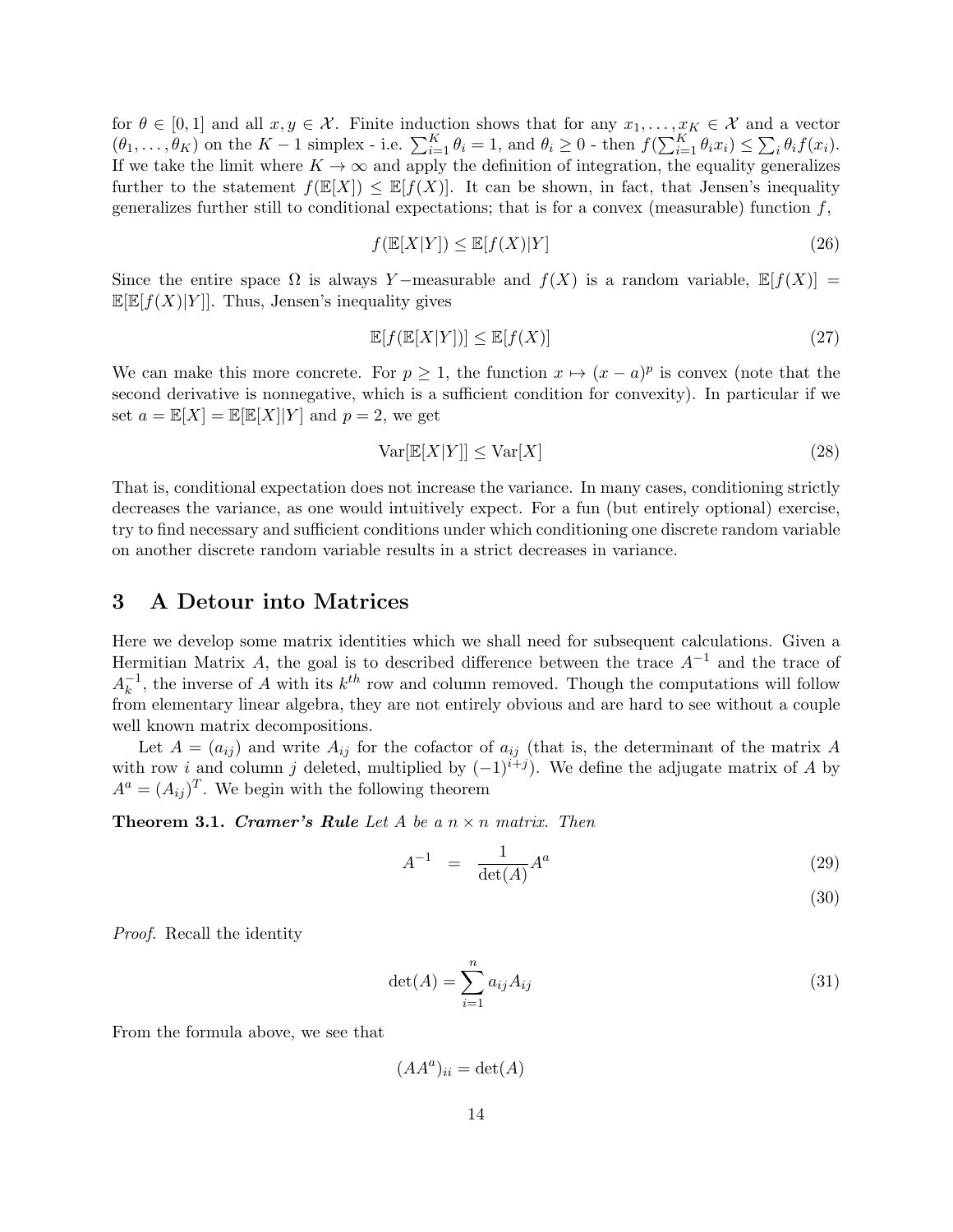while, for  $i \neq j$ .

$$
(AA^a)_{ij} = \sum_{j=1}^n a_{ik} A_{jk}
$$

which is the determinant of a matrix in which one of the rows appear twice, and hence is zero. It follows that

$$
(AAa)ii = \det(A)In
$$
\n(32)

 $\Box$ 

Inverting proves the theorem.

Another useful matrix computation which will come in Handy is Hua's holding method:

$$
\begin{bmatrix} I & 0 \ -CA^{-1} & I \end{bmatrix} \begin{bmatrix} A & B \ C & D \end{bmatrix} = \begin{bmatrix} A & B \ 0 & D - CA^{-1}B \end{bmatrix}
$$
 (33)

By multiplicativity of the determinant, we have the following result:

**Theorem 3.2.** If A is a square nonsingular matrix, then

$$
\det\begin{bmatrix} A & B \\ C & D \end{bmatrix} = \det(A)\det(D - CA^{-1}B) \tag{34}
$$

As we shall see, the trace becomes very important in random matrix theory. The following gives us a nice formula for the trace. For an  $n \times n$  makes A, let  $A_k$  be the matrix resulting from deletering the  $k - th$  row and column from A the ... yield the following theorem

**Theorem 3.3.** Suppose both A and  $A_k$  are nonsingular for all  $k = 1, ..., n$ . Write  $A^{-1} = [a^{kl}]$ , and define  $a_{kk}$  to be the K<sup>th</sup> diagonal entry of A,  $\alpha'_{k}$  the row vector obtained by deleting  $a_{kk}$  from the k<sup>th</sup> row of A, and  $\beta_k$  the column vector obtaining by deltering  $a_{kk}$  from the k<sup>th</sup> column of A. Then the following hold:

$$
a^{kk} = \frac{1}{a_k k - \alpha'_k A_k^{-1} \beta_k} \tag{35}
$$

and consequently

$$
Tr(A) = \sum_{k=1}^{n} \frac{1}{a_k k - \alpha'_k A_k^{-1} \beta_k}
$$
(36)

**Lemma 3.4.** Let  $\Sigma$  be a positive definite matrix partitioned as  $\begin{bmatrix} \Sigma_{11} & \Sigma_{12} \\ \Sigma_{21} & \Sigma_{22} \end{bmatrix}$  Define  $\Sigma_{22.1} = \Sigma_{22} \Sigma_{21}\Sigma_{11}\Sigma_{12}$ . Then

$$
\Sigma^{-1} = \begin{bmatrix} \Sigma_{11}^{-1} + \Sigma_{11}^{-1} \Sigma_{12} \Sigma_{22.1}^{-1} \Sigma_{21} \Sigma_{11} & -\Sigma_{11}^{-1} \Sigma_{12} \Sigma_{22.1}^{-1} \\ -\Sigma_{22.1}^{-1} \Sigma_{21} \Sigma_{11}^{-1} & \Sigma_{22.1}^{-1} \end{bmatrix}
$$
(37)

With this identity, we can proove the following theorem: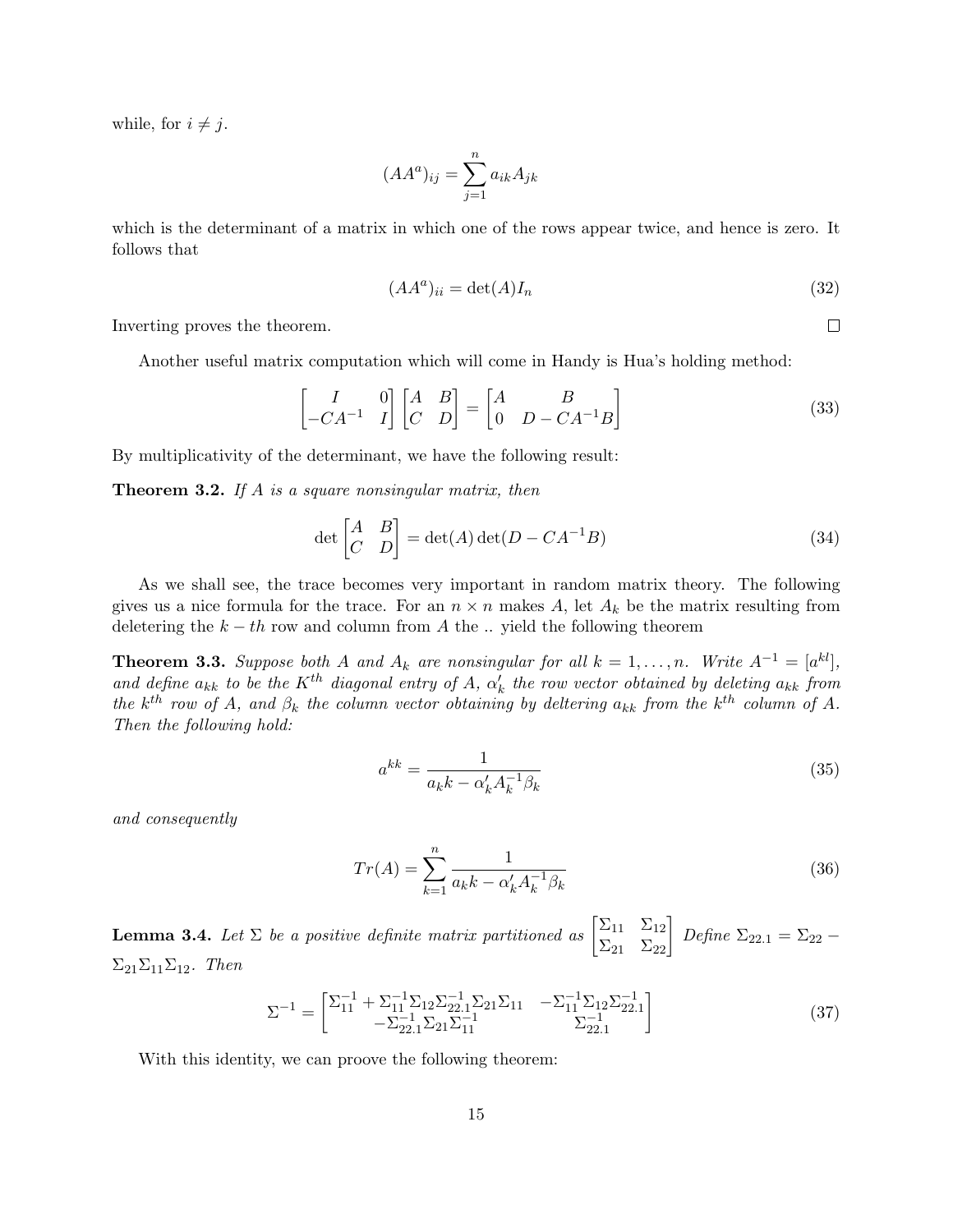**Theorem 3.5.** Let A be a Hermitian positive definite matrix, and again let  $A_k$  be the matrix obtained by deleting the  $k^th$  row and the  $k^{th}$  column (which we assume to be nonsingular). Then

$$
tr(A^{-1}) - tr(A_k^{-1}) = \frac{1 + \alpha_k A_k^{-2} \alpha_k}{a_k k - a_{kk} - \alpha_k A_k^{-1} \alpha_k} \tag{38}
$$

*Proof.* By permuting the rows and columns, we may assume that  $k = n$ . Partition A as in the previous lemma with  $\Sigma_{11} = A_n$ ,  $\Sigma_{12} = \alpha_n = \Sigma_{21}^*$  and  $\Sigma_{22} = a_k k$ . We see at once that

$$
tr(A^{-1}) = tr(\Sigma_{11}^{-1} \Sigma_{12} \Sigma_{22.1}^{-1} \Sigma_{21} \Sigma_{11}^{-1}) + tr(\Sigma_{22.1}^{-1})
$$
\n(39)

We first note that

$$
\Sigma_{22.1} = a_{nn} - \alpha_n^* A_n \alpha_n \stackrel{\Delta}{=} c_n \tag{40}
$$

So by pulling out a constant term, we have

$$
\Sigma_{11}^{-1} \Sigma_{12} \Sigma_{22.1}^{-1} \Sigma_{21} \Sigma_{11}^{-1} = \frac{1}{c_n} (\alpha_n (A_n)^{-1})^* (\alpha_n (A_n)^{-1})
$$
\n(41)

where we use the fact that for a hermitian matrix,  $(A^{-1})^* = A^{-1}$ . Now, the trace is invariant to cyclic permutations, so in fact

$$
\operatorname{tr}(\alpha_n(A_n)^{-1})^*(\alpha_n(A_n)^{-1}) = \operatorname{tr}(\alpha'_n(A_n)^{-2}\alpha_n) \tag{42}
$$

Plugging back into Equation 39 concludes the proof.

### 4 Key concepts in random matrix theory

#### 4.1 The Empiricial Spectral Distribution

In general, if one observes a finite set of values  $\lambda_1, \ldots, \lambda_n \subset \Lambda$ , then we can define a probability measure over  $\Lambda$  by taking

$$
P(S) = \frac{1}{n} \sum_{i=1}^{n} \mathbb{1}_{x_i \in S}
$$

for all  $S \subset \Lambda$ . This is known as an empirical measure, since it is based entirely on the observed values and the assumption that the underlying probability distribution over  $\Lambda$  agrees with ones observations. If  $\Lambda = \mathbb{R}$ , then the empirical measure gives rise to an empirical distribution, by taking

$$
F(x) = \frac{1}{n} \# \{ i \le n : \lambda_i \le x \}
$$
\n
$$
(43)
$$

In particular, if A is a self adjoint matrix, it has real eigenvalues, so we can take  $\{\lambda_i\}$  to be the eigenvalues of A and define the empirical spectral distribution function or ESD of A, which we denote  $F^{A}(x)$ . In the case where A is arbitrary and can have imaginary eigenvectors, we can define a two dimensional distribution function over its eignvectors. This won't be important since the Semicircular and Marchenko Pastur laws only concern matrix with real spectra.

 $\Box$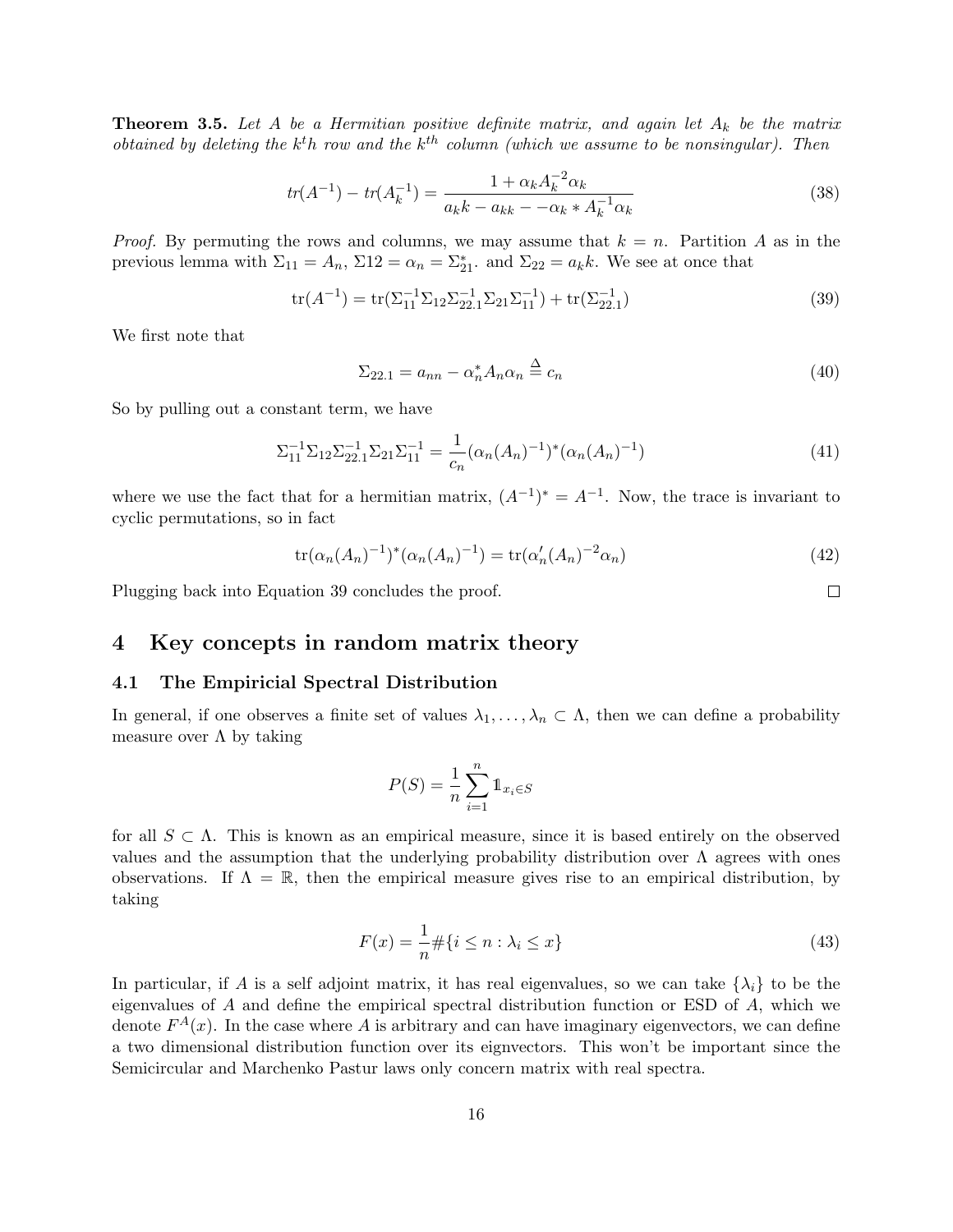A crucial question in random matrix theory is: under what conditions to the ESDs  $F^{A_n}$  of a sequence of matrix  $A_n$  converge, in the sense of distributions, to a limiting spectral distribution  $F$ ? And, can we find an explcity formula for  $F$ ?. Note that  $F$  is continuous, convergence in distribution simply means pointwise convergence, and this task seems rather innocuous. Unfortunately, there are two problems. First, the set of eigenvalues of a matrix is a very complicated function of the matrix itself. Indeed, in dimensions greater than five, the eigenvalues are solutions of polynomials of degree for five or greater, and hence no closed form exists. The second, and perhaps more subtle point, is that if  $A_n$  are random matrices, than  $F^{A_n}$  is itself a random distribution. "Pointwise" convergence is therefore ill-defined, unless we stipulate that this convergence is in probability, almost surely, etc... Our results will therefore be concerned with showing that these random functions  $F^{A_n}$ converge ...

### 4.2 The Stieljes Transform

Above, we have introduced the characteristic function as a standard too for establishing results about convergence in distribution. In random matrix theory, the more natural function to look at is the Stiltjes transform, as will be defined shortly. In the following exposition, we emphasize that the Stiljes transform shares many of the same properties of the characteristic function, and hence serves a very similar purpose as a proof tool.

**Definition 4.1.** Let X be a random variable with distribution function  $F$ . The Stiltjes transform of  $F$  is the function

$$
s_F(z) = \int_{\mathbb{R}} \frac{dF(x)}{x - z} = \mathbb{E}[\frac{1}{X - Z}] \quad z \in \mathbb{C}/\mathbb{R}
$$
 (44)

Write  $z = u + iv$  for  $u, v \in \mathbb{R}$ . We see at once that  $s_F(z) \leq \frac{1}{|v|}$  $\frac{1}{|v|}$ , so this value is well defined. Like the characteristic function, the Stieljes transform can be inverted and its pointwise convergence is equivalent to convergence in distribution. To prove the inversion, we need a classic result in probability theory known as Slutsky's theorem:

**Theorem 4.1. Slutsky's Theorem** Let  $X_n$  and  $Y_n$  be a sequence of random variables such that  $X_n \stackrel{D}{\to} X$  and  $Y_n \stackrel{P}{\to} c$  where c is a constant. Then  $X_n + Y_n \stackrel{D}{\to} X + c$ .

**Theorem 4.2. Inversion Formula** Let F be a distribution and let I be an open interval  $(a, b)$ such that  $F$  is continuous at  $a, b$ . Then

$$
F(b) - F(a) = \lim_{t \to 0} \frac{1}{\pi} \int_{I} \frac{S_F(x + it) - S_F(x - it)}{2i}
$$
  
= 
$$
\lim_{t \to 0} \frac{1}{\pi} \int_{I} Im(S_F(x + it))
$$
 (45)

*Proof.* Write  $z = u + iv$ . Note that

Im
$$
(S_F(x + it))/\pi = \frac{1}{\pi} \int_{\mathbb{R}} \frac{dF(x)}{x - z}
$$
  
=  $\frac{1}{\pi} \int_{\mathbb{R}} \frac{dF(x)}{(x - u)^2 + v^2}$  (46)

If we let  $C_t$  be a continuous following random variable on the interval  $(-\infty, \infty)$  with density  $\frac{t}{\pi(x^2+t^2)}$  (this is known as a Cauchy random variable), then we see that  $\text{Im}(S_F(x+it))$  has the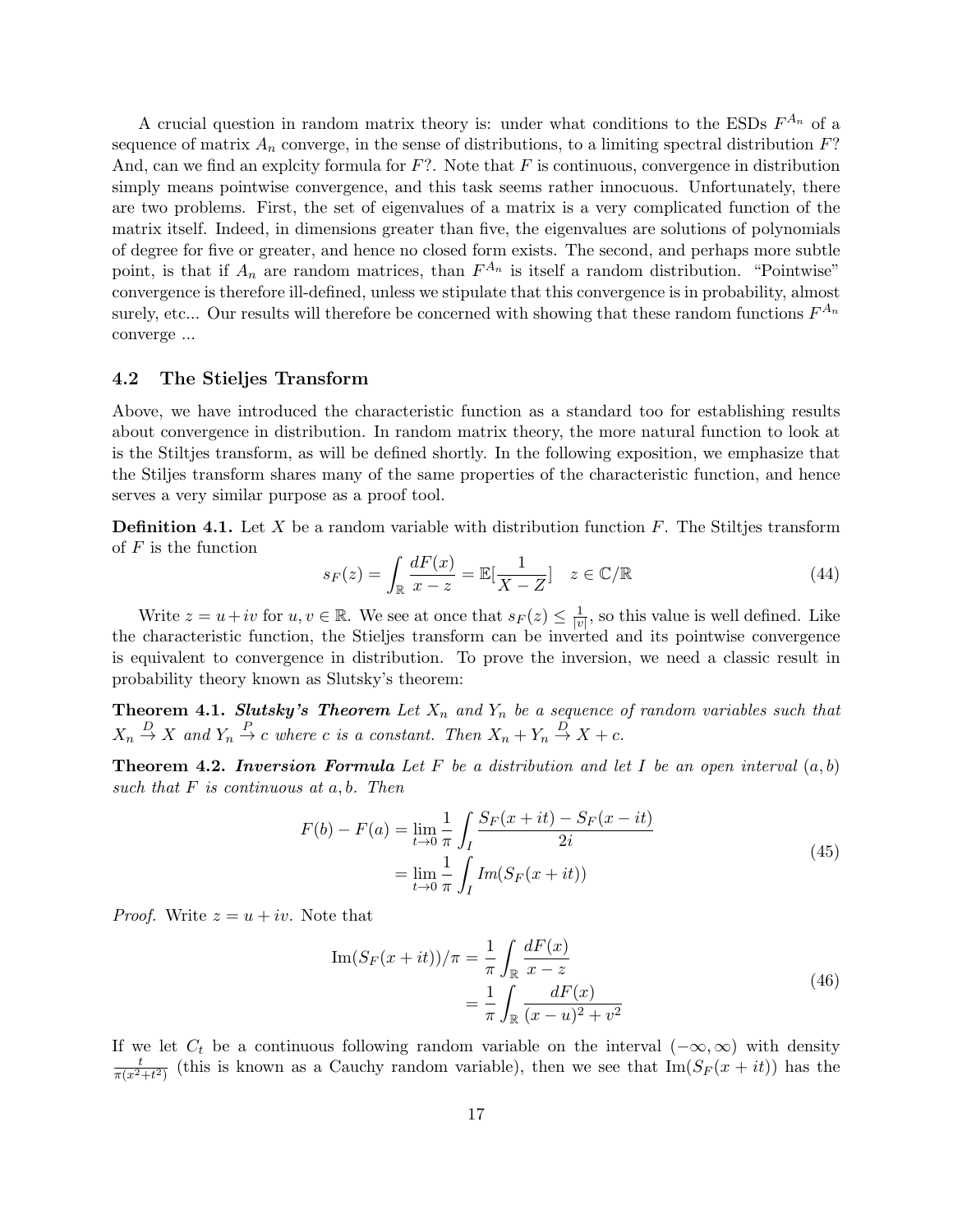density of  $X + C_t$ , where X has distribution function F. A routine computation shows that  $\lim_{t\to\infty} Pr(|C_t| > \epsilon) = 0$  for any  $\epsilon > 0$ , that is,  $C \stackrel{P}{\to} 0$ . By Slutsky's theorem,  $\lim_{t\to 0} X + C_t \stackrel{D}{\to} X$ , and since the endpoints  $(a, b)$  of I are points of continuity of F, we see that

$$
\lim_{t \to 0} \frac{1}{\pi} \int_{I} \text{Im}(S_F(x+it)) dx = \lim_{t \to 0} \{ F_{X+C_t}(b) - F_{X+C_t}(a) \} = F(b) - F(a)
$$
 (47)

 $\Box$ 

as needed.

Remark. Note that if X is a continuous random variable with density f, then we can compute the density at a point  $x \in \mathbb{R}$  by evaluating  $F'(x)$ . Thus, we can recover a density from the Stiltjes transform. Moreover, we have the following crucial theorem.

**Theorem 4.3.** Let  $X_n$  be a sequence of random variables with distribution  $F_n$ , and X be a random variable distributed according to F. Then

- 1. If  $X_n \stackrel{D}{\to} F$  then  $S_{F_n}(z)$  converges to  $S_F(z)$  for all  $z \in \mathbb{C}/\mathbb{R}$
- 2. If  $F_n$  are random distributions (e.g. ESDs), and for each  $z \in \mathbb{C}/\mathbb{R}$ ,  $S_{F(z)}$  converges in probability to a deterministic limit  $S(z)$  which is the Stiltjes transform of a distribution function F, then  $F_n \stackrel{D}{\rightarrow} F$

Proof. The first point follows from Theorem ??, since the real and imaginary parts of the Stiltjes integrand are bounded, continuous functions. The proof of the second statement, while succinct, relies on a bit of analytic machinery and is omitted. However, the argument is essentially the same as in the proof of the equivalence of convergence in distribution and pointwise convergence of characteristic functions. The main idea is to use a result known as Helly's theorem to extract a convergent subsequence of distributions, and then apply the inversion formula to demonstrate that all convergent subsequences have the same limit. Indeed, this type of argument works is standard for when you have an invertible transformation of a random variable obtained by integrating a bounded and continuous function.  $\Box$ 

The Stiltjes transform  $s_n(z)$  of the ESD of a diagonalizable matrix  $n \times n$  matrix  $A = U \Sigma U^*$  takes a rather nice form:

$$
s_n(z) = \int \frac{1}{x - z} dF^{M/\sqrt{n}}(x)
$$
  
= 
$$
\frac{1}{n} \sum_{i=1}^n (\lambda_i/\sqrt{n} - z)^{-1}
$$
  
= 
$$
\frac{1}{n} \text{tr}(\Lambda \sqrt{n} - zI)^{-1}
$$
  
= 
$$
\frac{1}{n} \text{tr}(M\sqrt{n} - zI)^{-1}
$$
 (48)

where the last step follows from conjugation by  $U$ . We can rewrite the above identity as a formal power series in z:

$$
s_n(z) = -\frac{1}{n} \sum_{k=0}^{\infty} \frac{\text{tr}(M^k)}{z^{k+1}}
$$
(49)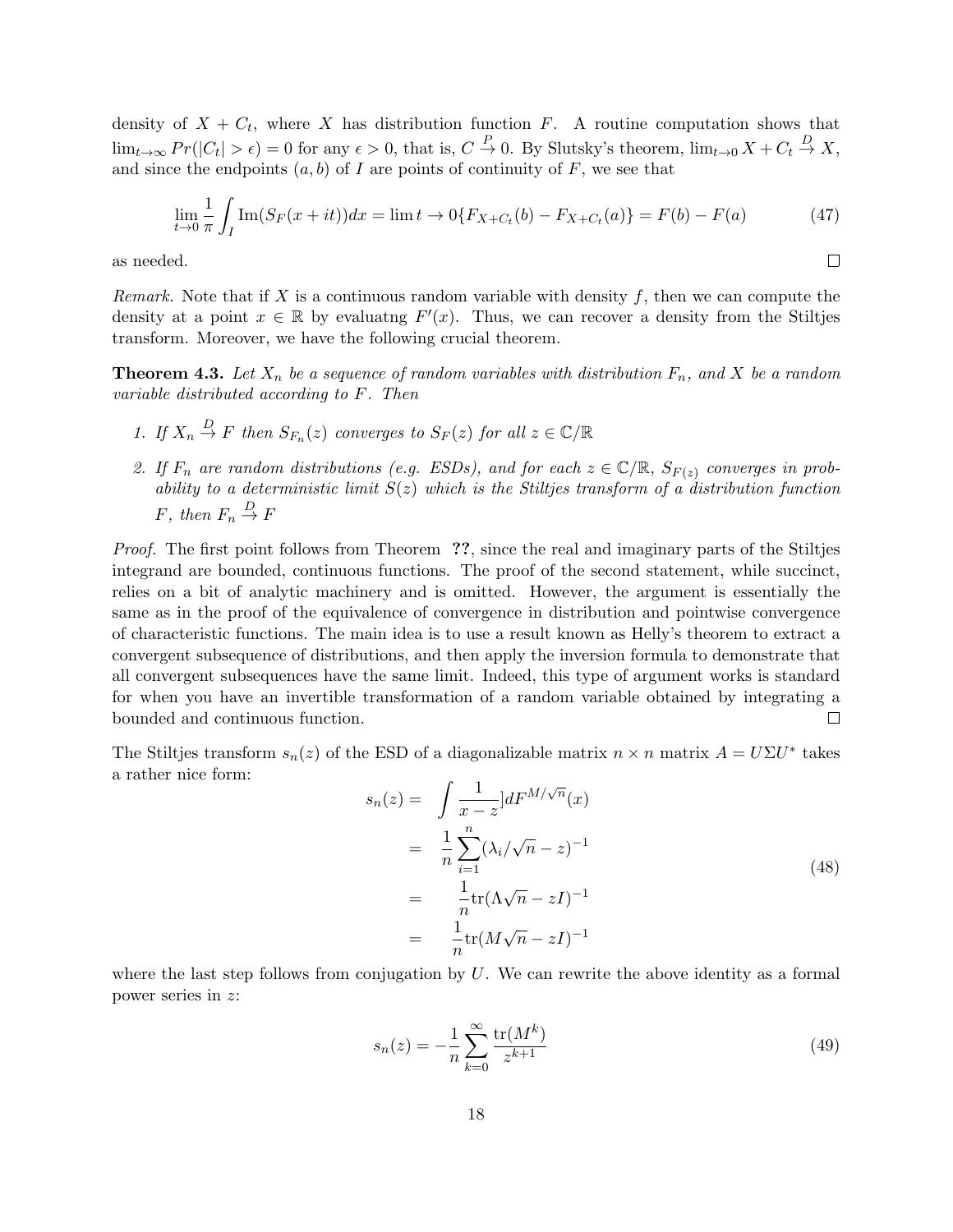which converges as long as  $z$  is large enough. Note the similarity between the power series in the Stiltjes transform and the cofficents in the characteristic function power series. If A is Hermitian, then using the indentity in Equation 36, we can also express the empirical spectral density as

$$
s_n(z) = \frac{1}{n} \sum_{k=1}^n \frac{1}{a_k k - z - \alpha_k^*(A_k - zI)^{-1} \alpha_k} \tag{50}
$$

where the notation is just as in Equation 36:  $a_{kk} = A_{kk}$ ,  $A_k$  is A with the  $k^{th}$  row and columns removed, and  $\alpha_k$  is the  $k^{th}$  column of A with the  $k^{th}$  entry removed.

We will aso need this following, quite uninspiring, technical lemma about the Stiljes transform later on

**Lemma 4.4.** Let y be real and greater than zero, let F be a distribution function on  $\mathbb{R}^+$ , and let s(z) be the stieltjes transform of F. Then, the quantity  $y + z - 1 + yzs(z)$  lies in the upper half plane.

*Proof.* Write  $z = u + iv$ . We compute

$$
\text{Im}(y + z - 1 + yzs(z)) = \text{Im}\{z - 1 + \int_0^\infty \frac{yxdF(x)}{x - z}\}
$$
  
= 
$$
\text{Im}\{v + \int_0^\infty \frac{yx(x - \overline{z})}{(x - z)(x - \overline{z})}\}
$$
(51)  
= 
$$
v\{1 + \int_0^\infty \frac{yx}{|x - z|}\} > 0
$$

 $\Box$ 

### 5 Now, for the proof

### 5.1 Set Up and Motivation

We define the covariance between two random complex-valued random variables as

$$
Cov(X, Y) = \mathbb{E}[(X - \mathbb{E}(X))(Y - \mathbb{E}(Y))^*]
$$
\n(52)

In the case where X and Y are real valued, positive correlation means that X tends to above its average when  $Y$  is also above its average, and negative correlations means that  $X$  tends to be above its average when Y is below is its average, and vice versay. For two vectors  $X, Y \in \mathbb{R}^n$  where each entry has mean 0, we define the covariance between two vectors:

$$
Cov(X, Y)_{ij} = \mathbb{E}[(X_i - \mathbb{E}[X_i])Y_j] = (\mathbb{E}[(X - \mathbb{E}[X])(Y - \mathbb{E}[Y])^*])_{ij}
$$
\n(53)

Often, we are concerned with correlations between the entries of  $X$ , so our goal is to understand the properties of the covariance matrix of X, given by  $Cov(X, X)$ . For example, the entries of X could be levels of gene expression or phases of a discrete time Fourier transform, and our goal is to see how these different variables interact. We will see further motivation for considering the eigenspectrum of  $XX^*$  in the subsequent talks on PCA, but to whet your pallete, the following remark should give some prelimary motivation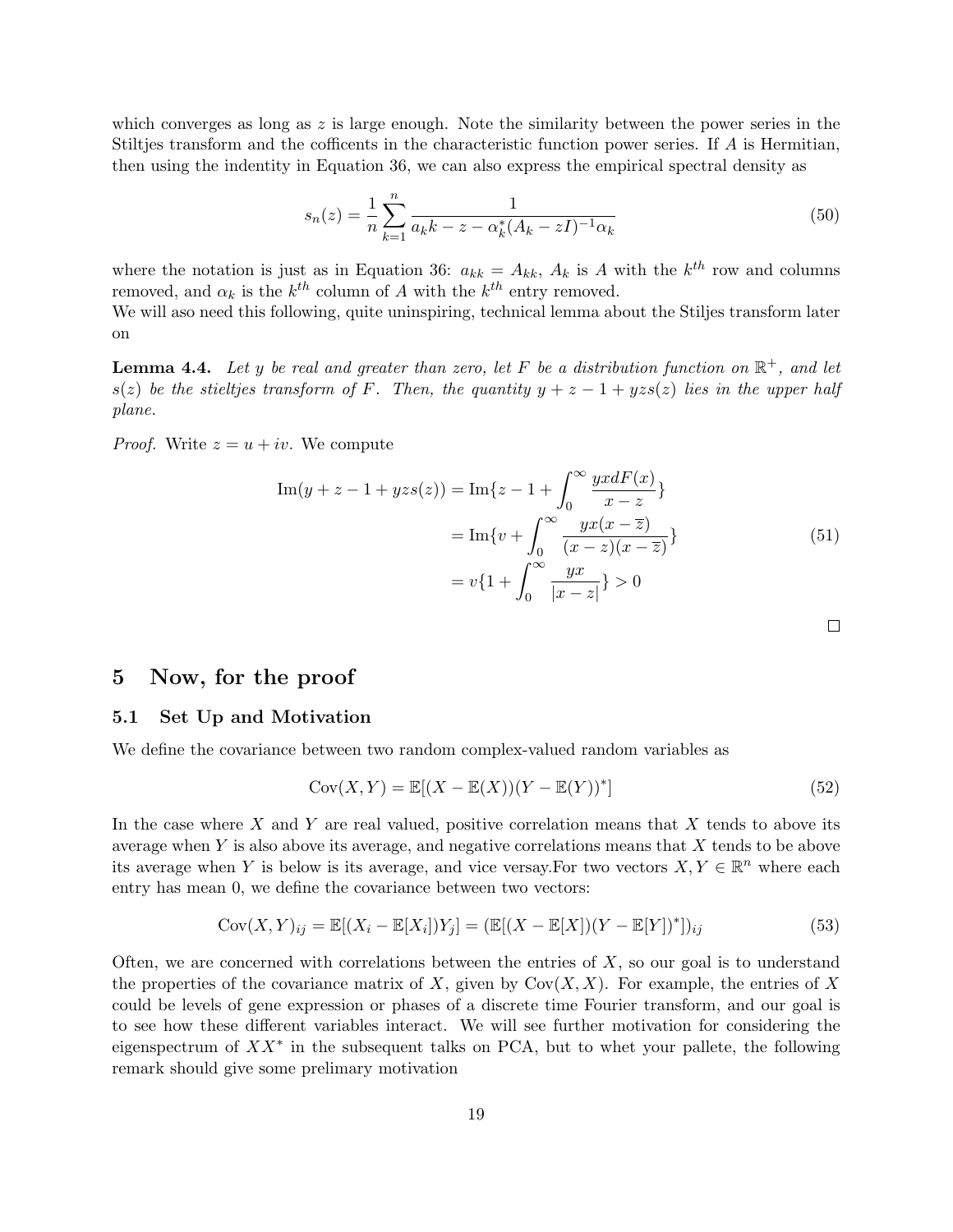Remark. Let  $C = Cov(X, X)$ . Since conjugation is an R-linear operation, it computes with the trace we see that

$$
C^* = (\mathbb{E}[X - \mathbb{E}[X](X^* - \mathbb{E}[X])])^* = (\mathbb{E}[(X - \mathbb{E}[X])(X^* - \mathbb{E}[X])]) = C
$$
\n(54)

Consequently, C is hermitian, and can be diagonalized as  $UCU^* = \Sigma$ , where  $\Sigma$  is a diagonal matrix of real eigenvalues. Again, using the linearity of expectation, we can verify that the entries of  $\Sigma$ are nnnegative. Talk about more...

In real world applications, we don't actually observe the covariance matrix; we only see realizations of the random variables  $XX<sup>T</sup>$  and we would like to know how this object, and its properties, are distributed. Now, our random variables can have very wild distributions, but we hope that if we do some averaging, we will start to see some regularity.

To this end, let X be a random vector in  $\mathbb{C}^p$ , and suppose we have observations  $x_1, \ldots, x_n$  of X. For convenient notation, let M be the matrix whose columns are  $x_1, \ldots, x_n$ .

We define the following quantities:

**Definition 5.1.** The sample mean of X is defined as the average over all observations  $x_1, \ldots, x_n$ of  $X$ :

$$
\overline{x}_n = \frac{1}{n} \sum_i x_i \tag{55}
$$

**Definition 5.2.** In high dimensional spectral analysis, the sample covariance matrix of  $X$  is defined by

$$
S = \frac{1}{n} \sum_{i=1}^{n} x_k x_k^* = \frac{1}{n} \sum_{k=1}^{n} (x_k x_k^*) = \frac{MM^*}{n}
$$
 (56)

Remark. In statistics, the sample covariance matrix is defined by

$$
S = \frac{1}{n-1} \sum_{i=1}^{n} x_k x_k^* = \frac{1}{n} \sum_{k=1}^{n} (x_k - \overline{x}_n)(x_k - \overline{x}_n)^*
$$

$$
= \frac{1}{n} (MM^* - \overline{x}_n \overline{x}_n^*)
$$

Later on, we will see a lemma which states that in the limit of  $n$  large, adding the rank one matrix  $\overline{x}_n \overline{x}_n^*$  does not change the limiting spectral distribution.

In spectral analysis, we assume that the number of observations  $n$  grow at the space pace as the dimension p of X, that is,  $n/p \to y \in (0,\infty)$ .

#### 5.2 Perterbation Inequalities

In this section, we will use  $\pi$  to denote a finite permutation on n elements. We will need the following theorem, which squeezes the Frobenius distance between two  $n \times p$  matrices **A** and **B** by the  $l_2$  distance between their singular values: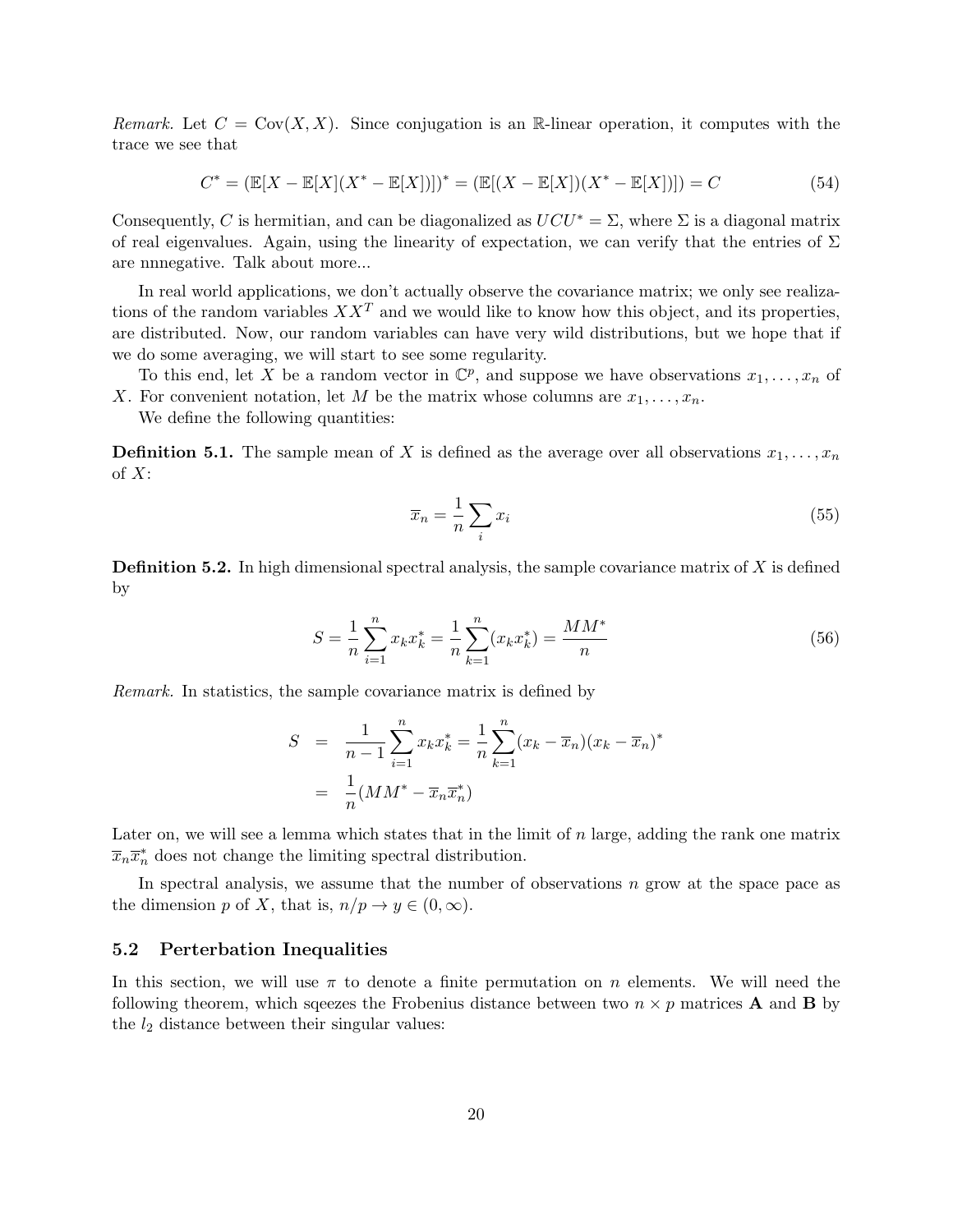**Theorem 5.1.** (i) Let A and B be two  $n \times n$  normal matrices with eigenvalues  $\lambda_k$  and  $\delta_k$ , respectively, for  $k = 1, \ldots, n$ . Then,

$$
\min_{\pi \in S_n} \sum_{k=1}^n |\lambda_k - \delta_{\pi(k)}|^2 \le tr[(\mathbf{A} - \mathbf{B})(\mathbf{A} - \mathbf{B})^*] \le \min_{\pi \in S_n} \sum_{k=1}^n |\lambda_k - \delta_{\pi(k)}|^2
$$
\n(57)

(ii) If **A** and **B** are two  $n \times p$  matrices where  $\lambda_k$  and  $\delta_k$  are the singular values, then (i) holds as well. Moreover, if the eigenvalues are arranged in decreasing order, we have the following bound:

$$
\sum_{k=1}^{\nu} |\lambda_k - \delta_{\pi(k)}|^2 \le tr[(\mathbf{A} - \mathbf{B})(\mathbf{A} - \mathbf{B})^*]
$$
\n(58)

where  $\nu = \min(n, p)$ 

The proof of this theorem is long, tedious, and beyond the scope of this exposition. However, it will come in handy proving that, if A is a matrix and  $A'$  a peterbation, then their eigenvalues will still be relatively close. To make the notion of "closeness" more rigorous, we introduce the Levy Distance.

**Definition 5.3.** Given two, two-dimensional distribution functions  $F$  and  $G$ , we define the Levy Distance between them as

$$
L(F, G) = \inf \{ \epsilon : F(x - \epsilon, y - \epsilon) - \epsilon \le F(x + \epsilon, y + \epsilon) + \epsilon \} \quad \forall (x, y) \in \mathbb{R}^2
$$
 (59)

If F and G are one dimensional distribution functions, we can extend them to two-dimensdional distribution functions as follows:

$$
\tilde{F}(x,y) = \begin{cases}\nF(x) & \text{if } y \ge 0 \\
0 & \text{otherwise}\n\end{cases}
$$
\n(60)

and

$$
\tilde{G}(x,y) = \begin{cases}\nG(x) & \text{if } y \ge 0 \\
0 & \text{otherwise}\n\end{cases}
$$
\n(61)

Remark. Recall that if F is a continuous distribution function corresponding to a real valued random variable X, then the real valued random variables  $X_n$  are said to converge in distribution to X if their corresponding distributions  $F_n$  converge pointwise to F. Since distributions are monotone, we see that convergence in Levi-Distance of  $F_n \to F$  implies a pointwise convergence. Thus, when we impose slightly stronger assumptions about our random variables (i.e. truncating and removing the mean) than in the general statement, it will suffice to use a perturbation inequality to show that these assumptions do not affect the Levy Distance too strongly. Of course, this will be made more precise in the following subsection.

Since distribution functions take values between 0 and 1, the Levy distance is always less than or equal to 1. This observation let's us prove the following result: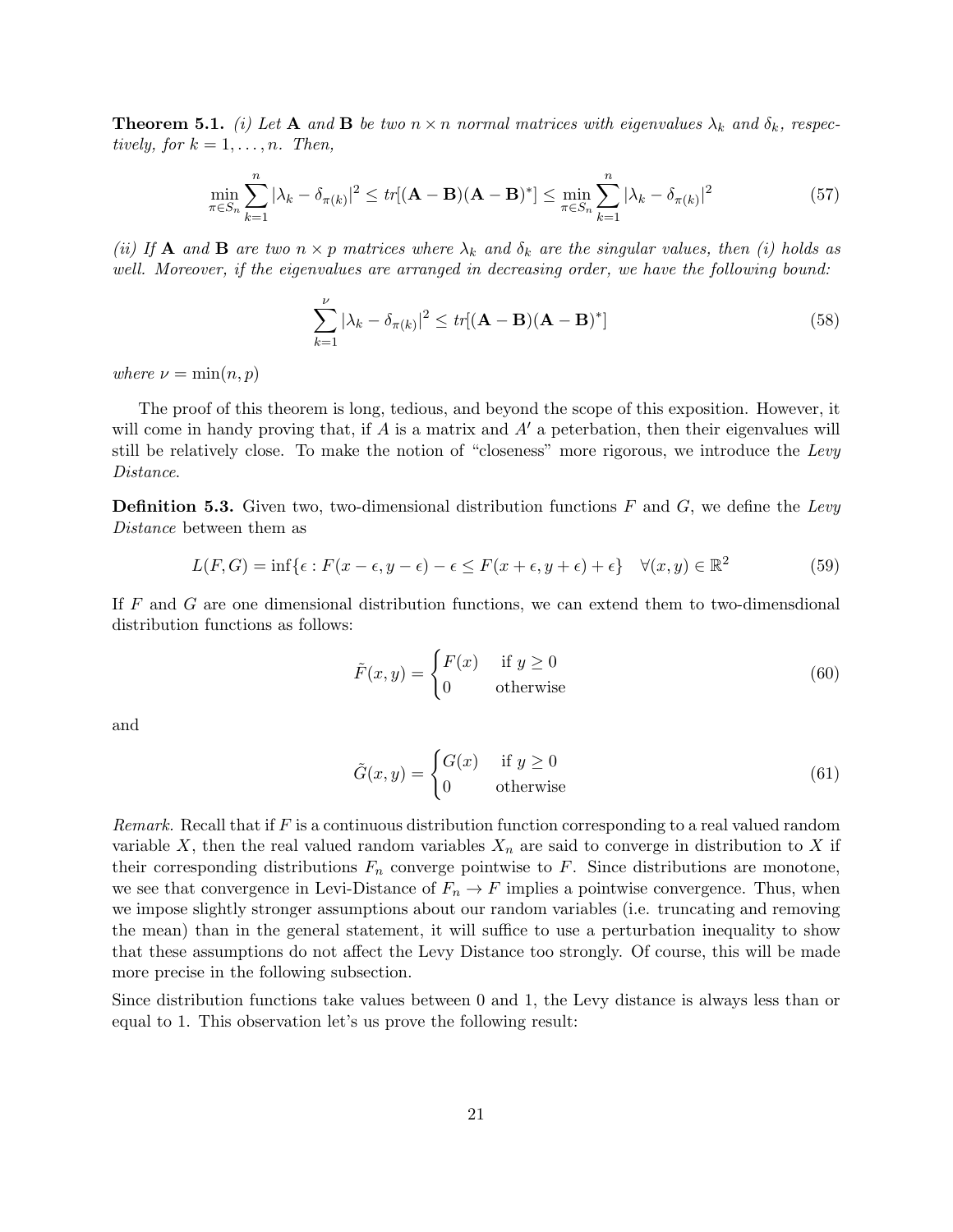**Theorem 5.2.** Let  $\{\lambda_k\}$  and  $\{\delta_k\}$ ,  $k = 1, 2, \ldots n$  be two sets of complex numbers and let their empiricial distributions be F and  $\overline{F}$ , respectively. Then, for any  $\alpha > 0$ , we have

$$
L(F,\overline{F})^{\alpha+1} \le \min_{\pi \in S_n} \frac{1}{n} \sum_{k=1}^n \|\delta_k - \lambda_{\pi(k)}\|^{\alpha} \tag{62}
$$

where F and  $\overline{F}$  are regarded as two dimensional distributions for the real and imaginary components of  $\lambda_k$  and  $\delta_k$ .

*Proof.* Let  $d = \frac{1}{n}$  $\frac{1}{n}\sum_{k=1}^{n} \|\delta_k - \lambda_{\pi(k)}\|^{\alpha}$ . By the remark above, we may assume that  $d < 1$ . Now, take  $\epsilon$  for which  $1 > \epsilon^{\alpha+1} > d$ . We now define the sets  $A(x, y)$  and  $B(x, y)$  as

$$
A(x, y) = \{k \le n; \text{Re}(\lambda_k) \le x, \text{Im}(\lambda_k) \le y\}
$$
  
\n
$$
B(x, y) = \{k \le n; \text{Re}(\delta_k) \le x + \epsilon, \text{Im}(\lambda_k) \le y + \epsilon\}
$$
\n(63)

We then have that

$$
F(x,y) - \overline{F}(x+\epsilon, y+\epsilon) \le \frac{1}{n} |A(x,y) - B(x,y)|
$$
  

$$
\le \frac{1}{n\epsilon^{\alpha}} \sum_{k=1}^{n} |\lambda_k - \delta_k|^{\alpha}
$$
(64)  

$$
\le \epsilon
$$

In the first inequality, we note that the elements in  $A(x, y) - B(x, y)$  are precisely the ones which contribute to  $F(x, y)$  but may not contrribute  $\overline{F}(x, y)$ . The second inequality relies upon the observation that if  $k \in A(x, y) - B(x, y)$ , we must have that  $|\lambda_k - \delta_k| \leq \epsilon$  The same argument shows that  $\overline{F}(x - \epsilon, y - \epsilon) - F(x, y) \leq \epsilon$ , which gives us the desired result.  $\Box$ 

We will need the following corrolary for our proof:

Corollary. Let A and B be two  $p \times n$  matrices, and denote the ESDs of  $S = AA^*$  and  $\overline{S} = BB^*$ be denoted by  $\mathbf{F}^{\mathbf{S}}$  and  $\mathbf{F}^{S}$  respectively. Then,

$$
L^{4}(F^{\mathbf{S}}, F^{S}) \leq \frac{2}{p^{2}} \{ tr(\mathbf{A}\mathbf{A}^{*} + \mathbf{B}\mathbf{B}^{*}) \} \{ tr[(\mathbf{A} - \mathbf{B})(\mathbf{A} - \mathbf{B})^{*} ] \}
$$
(65)

*Proof.* Let  $\lambda_k$  and  $\delta_k$  be the singular values of **A** and **B**, respectively. Then  $\lambda_k$  and  $\delta_k$  are the squares of the eigenvalues of **S** and  $\overline{S}$ . From ?? and ??, we set  $\alpha = 1$  to see

$$
L^{2}(F^{\mathbf{S}}, F^{S}) \leq \frac{1}{p} \sum_{k=1}^{p} |\lambda_{k}^{2} - \delta_{k}^{2}|
$$
  
\n
$$
\leq \frac{1}{p} (2 \sum_{k=1}^{p} (\lambda_{k} + \delta_{k})^{2})^{1/2} \frac{1}{p} (\sum_{k=1}^{p} |\lambda_{k} + \delta_{k}|^{2})^{1/2}
$$
  
\n
$$
\leq \frac{1}{p} (\sum_{k=1}^{p} (\lambda_{k} + \delta_{k})^{2})^{1/2}) (\frac{1}{p} \sum_{k=1}^{p} |\lambda_{k} + \delta_{k}|^{2})^{1/2}
$$
  
\n
$$
= {\frac{2}{p} tr(\mathbf{A} \mathbf{A}^{*} + \mathbf{B} \mathbf{B}^{*})}^{1/2} (\frac{1}{p} \sum_{k=1}^{p} |\lambda_{k} + \delta_{k}|^{2})^{1/2}
$$
  
\n
$$
\leq {\frac{2}{p} tr(\mathbf{A} \mathbf{A}^{*} + \mathbf{B} \mathbf{B}^{*})}^{1/2} {\frac{1}{p} tr[(\mathbf{A} - \mathbf{B})(\mathbf{A} - \mathbf{B})^{*}]^{1/2}}
$$

Ц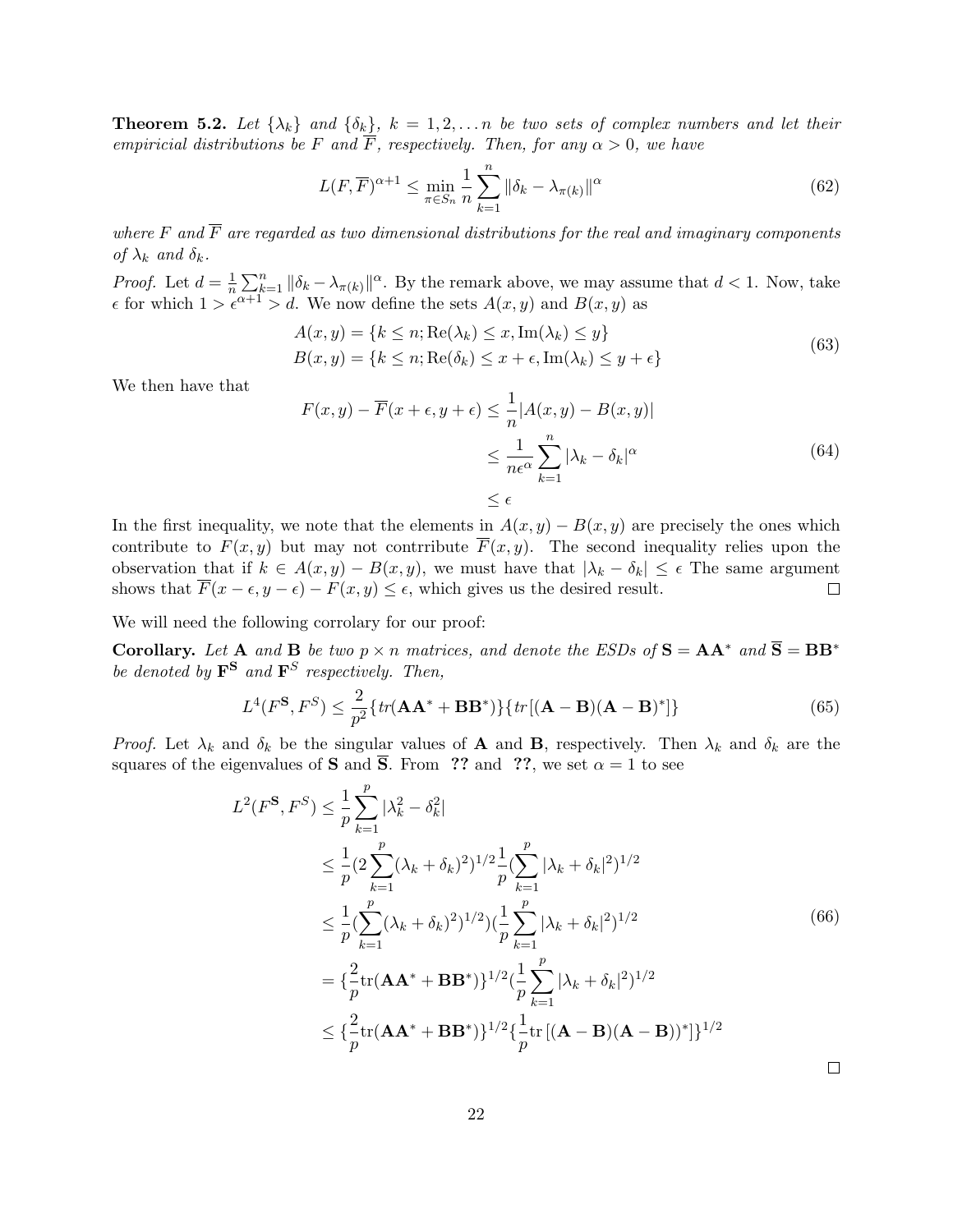### 5.3 Truncation Assumptions

Proposition 5.3. We may assume, without loss of generality, that

- 1.  $|X_i| < \eta_n \sqrt{n}$  for all  $1 \leq i \leq p(n)$ , and all  $n > 0$ .
- 2.  $\mathbb{E}[x_{ij}] = 0$  and  $Var(x_{ij}) = 1$ .

Remark. With the right lemmas, the proof of this proposition is rather straightforward. Unfortunately, the lemmas themselves are a bit clunky and technical. Nevertheless, truncation is very helpful whenever you can show it works. Indeed, both proofs of the MP law given in Bai and Silverstein both make use of the above truncation assumptions. For a broader discussion of how truncation can be used to prove probability-theoretic asymptotics, see [Tao].

*Proof.* The assumption that  $Var(x_{ij}) = 1$  is left as part of one of the exercises on this weeks homework. The rest of the propsition is proven essentially verbatin from Bai and Silverstein, with minor modifications (we don't assume that the random variables are iid). Assuming that the variance scaling holds, define

$$
\hat{x}_{ij} = x_{ij} \mathbb{1}(|x_{ij}| \leq C) \qquad \tilde{x}_{ij} = \hat{x}_{ij} - \mathbb{E}[x_{ij}]
$$
\n
$$
\hat{x}_i = (\hat{x}_{i1}, \dots, x_{ip})^T \qquad \tilde{x}_i = (\tilde{x}_{i1}, \dots, \tilde{x}_{ip})^T
$$
\n
$$
\hat{S}_n = \frac{1}{n} \sum_{i=1}^n \hat{x}_i \hat{x}_i^* = \frac{1}{n} \hat{X} \hat{X}^*
$$
\n
$$
\tilde{S}_n = \frac{1}{n} \sum_{i=1}^n \tilde{x}_i \tilde{x}_i^* = \frac{1}{n} \tilde{X} \tilde{X}^*
$$

Write the ESDs of  $\hat{S}^n$  and  $\tilde{S}^n$  as  $F^{\hat{S}_n}$  and  $F^{\tilde{S}_n}$ . We have that

$$
L^{4}(F^{S}, F^{\hat{S}_{n}}) \leq \left(\frac{2}{np} \sum_{i,j} (|x_{ij}^{2}| + |\hat{x}_{ij}^{2}|) \right) \left(\frac{1}{np} \sum_{i,j} (|x_{ij} - \hat{x}_{ij}|^{2}) \right)
$$
  
\n
$$
\leq \left(\frac{4}{np} \sum_{i,j} (|x_{ij}^{2}| + |\hat{x}_{ij}^{2}|) \right) \left(\frac{1}{np} \sum_{i,j} (|x_{ij}^{2}| \mathbb{1}_{x_{ij}>C}) \right)
$$
  
\n
$$
\stackrel{a.s}{\rightarrow} 4\mathbb{E}[|x_{ij}^{2}| \mathbb{1}_{x_{ij}>C}]
$$
  
\n
$$
\leq 4Pr(x_{ij}>C) \quad \text{Cauchy Schwartz}
$$

which can be made arbitrarily small by letting  $C \rightarrow 0$ . Now, by theorem

$$
||F^{\hat{S}_n} - F^{\tilde{S}_n}|| \leq \frac{1}{p} \text{rank}(\mathbb{E}[\hat{X}]) \leq \frac{1}{p} \text{rank}(n^2 \overline{x}_n \overline{x}_n^*)
$$
(68)

In what follows, we will work with these asumptions. Moreover, we will use the notation  $y_n = p(n)/n$ .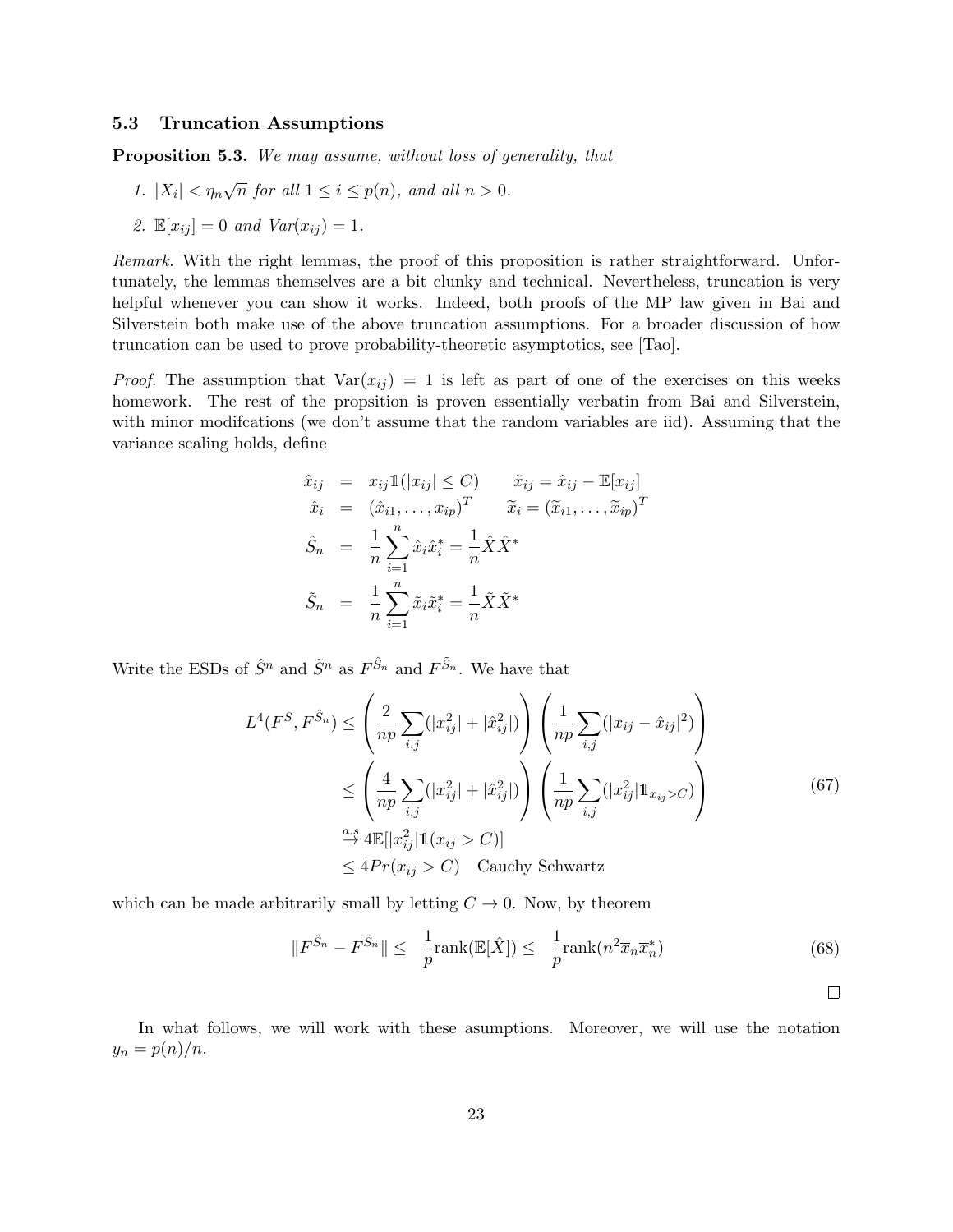### 5.4 Getting the right Stieljes Transform

## 6 Proof Part 2: Showing the Necessary Convergences

### 6.1 Proof of Claim 1

For some  $n \times n$  Wishart matrix M, let  $\mathcal{F}_k$  be the sigma algebra generated by the entries  $\{x_{ij} :$  $i, j > k$ , and let  $\mathbb{E}_k[\cdot] = \mathbb{E}[\cdot | \mathcal{F}_k]$ . Also, let  $\alpha_k$  denote the  $k^t h$  column of M with  $\alpha$  removed, and let  $M_k$  denote the  $(n-1) \times (n-1)$  matrix with the  $k^{th}$  row and columns removed Note then that  $\mathbb{E}_k[M]$  and  $\mathbb{E}_{k-1}[M-1]$  differ only on the  $k^{th}$  row and column of M, so in fact

$$
\mathbb{E}_k[\text{tr}(M_k - zI)^{-1})] = \mathbb{E}_{k-1}[\text{tr}(M_k - zI)^{-1})] \tag{69}
$$

Thus,

$$
\gamma_k = \frac{1}{n} \left( \mathbb{E}_{k-1} \text{tr}(M_n - zI)^{-1} - \mathbb{E}_k (\text{tr}(M_n - zI)^{-1}) \right)
$$
  
\n
$$
\gamma_k = \frac{1}{n} (\mathbb{E}_{k-1} \left[ \text{tr}(M_n - zI)^{-1} - (M_k - zI)^{-1} \right])
$$
  
\n
$$
- \mathbb{E}_k \left[ \text{tr}(M_n - zI)^{-1} - \text{tr}(M_k - zI)^{-1} \right]
$$
  
\n
$$
= \frac{1}{n} [\mathbb{E}_{k-1} - \mathbb{E}_k] \left[ \frac{1 + \alpha_k^*(M_k - zI_p)^{-2} \alpha_k}{-z - \alpha_k^*(M_k - zI_{n-1})^{-1} \alpha_k} \right]
$$
\n(70)

By Cauchy Schwartz,

$$
\left| \alpha_k^* (M_{nk} - zI_{m-1})^{-2} \alpha_k \right| \le 1 + \|(W_k - zI_{n-1}) \alpha_k\|_2^2
$$
  
=  $1 + x_k^* \left( (M_{nk} - uI_p)^2 + v^2 I_p \right)^{-1} x_k$  (71)

Applying an orthongal basis we can diagonalize  $S_{nk}^{-1} = U \Sigma U_k^U$  and write  $y_k = U x_k$ , which gives

$$
x_k^* \left( (M_{nk} - uI_p)^2 + v^2 I_p \right)^{-1} x_k = \sum_{k=1}^p \left( \frac{1}{(\Lambda_{kk} - u)^2 + v^2} \right)^2 \|y_k\| \tag{72}
$$

while

$$
1 + x_k^*(S_{nk} - ZI_p)^{-1}x_k = 1 + \sum_{k=1}^p \frac{\|y_k\|^2}{\Lambda_{kk} - uI_p - ivI_p}
$$
  
= 
$$
1 + \sum_{k=1}^p \frac{\|y_k\|^2(\Lambda_{kk} - u + iv)}{\Lambda_{kk} - u + iv}
$$
  
= 
$$
1 + \sum_{k=1}^p \frac{\|y_k\|^2(\Lambda_{kk} - u + iv)}{(\Lambda_{kk} - u)^2 + v^2}
$$
(73)

Taking the quotient of Equation 72 with the imaginary part of Equation 73 gives the bound

$$
\left| \frac{x_k^*(S_{nk} - zI_p)^{-2}x_k}{1 + x_k^*(S_{nk} - zI_p)^{-1}x_k} \right| \le \frac{1}{v} \tag{74}
$$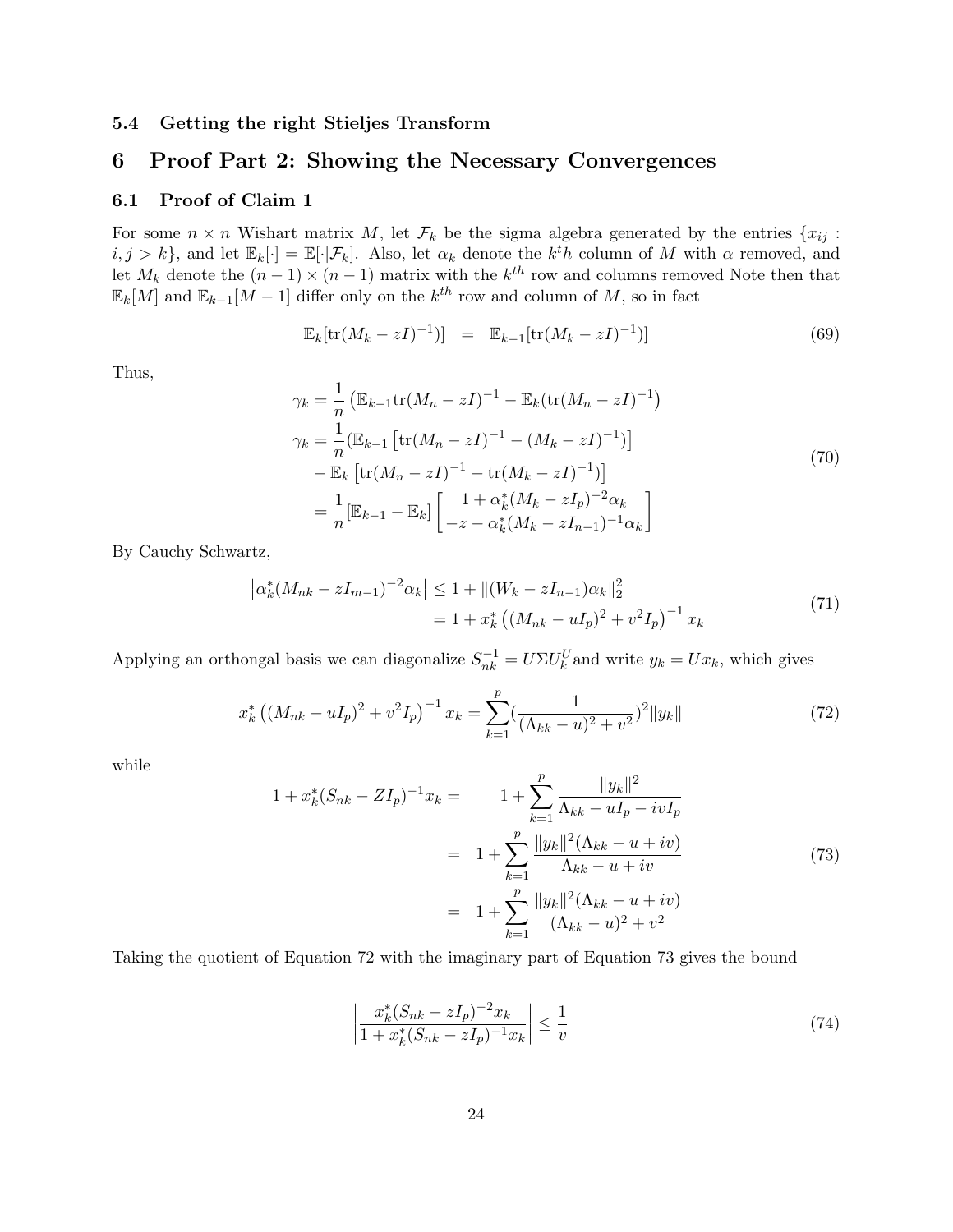Now  $\{y_k\}$  is a sequence of matringale differences, so by ... with  $p = 4$ , we see that

$$
\mathbb{E}[s_n(z) - \mathbb{E}s_n(z)] \le \frac{K_4}{p^4} \mathbb{E}\left(\sum_{k=1}^n |y_k|^2\right) \le \frac{4K_4n^2}{v^4p^2} = O(n^{-1}) \tag{75}
$$

recalling that  $n/p$  tends to a constant. Now, by Markov's Inequality,

$$
P(||s_n - \mathbb{E}s_n(z)||^2 \ge n^{-1/2}) \le n^{1/2} ||s_n - \mathbb{E}s_n(z)||^2 = O(n^{-3/2})
$$
\n(76)

so that

$$
\sum_{n\geq 0} P(||s_n - \mathbb{E}s_n(z)||^4 \geq n^{-1/2}) < \infty \tag{77}
$$

It follows from the Borel Cantelli Lemma, applied to the events  $E_n = \{ \omega : ||s_n - \mathbb{E} s_n(z)|| \geq n^{-1/8} \},$ that  $s_n \to \mathbb{E} s_n(z)$  almost surely (that is, the probability of the set of  $\omega$  for which the two disagree for more than finitely many  $n$  is zero).

### 6.2 Proof of Claim 2: Turning the Stieljes Crank

As Professor Rigollet in the ORFE department remarked "The results in random matrix theory are very beautiful, but to get them, you just apply the Stieljes Transform and turn the crank". In this part of the proof, we begin turning the crank. The key techniques here are inverting some generating functions, beging the right roots, and confirming that the asymptotics are what we want. Define

$$
\lambda_k = \frac{1}{n + \overline{\alpha_k \alpha_k^*} - 1 - \frac{1}{n^2} \alpha_k^T X_k^* (\frac{1}{n} X_k X_k^* - z I_{p-1})^{-1} X_k \overline{\alpha}_k} \tag{78}
$$

$$
\epsilon_k = \delta_k + y_n + y_n z \mathbb{E}[s_n(z)] \tag{79}
$$

Then

$$
s_n(z) = \frac{1}{p} \sum_{i=1}^p \frac{1}{\lambda_k + 1 - z} \tag{80}
$$

With a litle bit of algebra, we can invert this expression to get

$$
\mathbb{E}[s_n(z)] = \frac{1}{1 - z - y_n - y_n z \mathbb{E} s_n(z)} + \delta_n \tag{81}
$$

where

$$
\delta_n = -\frac{1}{p} \sum_{k=1}^p \mathbb{E}\left[\frac{1}{(1-z-y_n-y_n z \mathbb{E} s_n(z))(1-z-y_n-y_n z \mathbb{E} s_n(z)+\epsilon_k)}\right]
$$
(82)

With the quadratic formula, we can solve Equation ?? for  $\mathbb{E}[s_n(z)]$ , giving us two complex roots:

$$
s_1(z) = \frac{1}{2y_n z} (1 - z - y_n + y_n z \delta_n + \sqrt{(1 - z - y_n - y_n z \delta_n)^2})
$$
  
\n
$$
s_2(z) = \frac{1}{2y_n z} (1 - z - y_n + y_n z \delta_n - \sqrt{(1 - z - y_n - y_n z \delta_n)^2})
$$

The Marchenko Pastur law will follow from the following proposition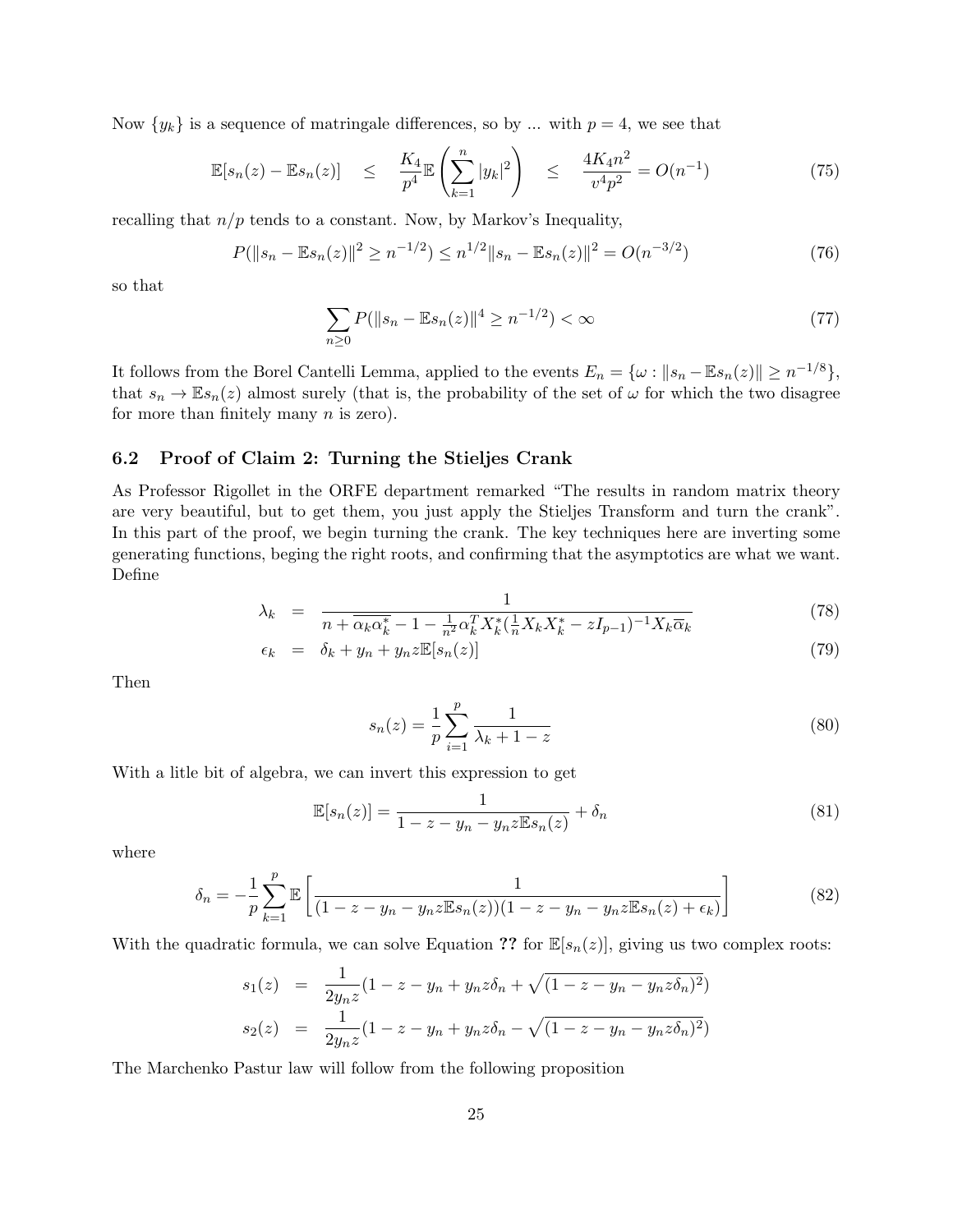**Proposition 6.1.** For all  $n > 0$  and all  $z \in \mathbb{C}$ 

$$
\mathbb{E}s_n(z) = s_1(z) \tag{83}
$$

and, as  $n \to \infty$ 

$$
\delta_n \to \tag{84}
$$

*Proof.* Write  $z = u + iv$ . If  $v \to \infty$ , then we see that  $\mathbb{E} s_n(z) \to 0$  (PROOVE) and then  $\delta_n \to 0$ . Recall from complex analysis that the square root function can be defined analytically in half of the complex plane. Thus, there is a neighborhood containing all large v for which  $\mathbb{E} s_n = s_1(z)$ . By continuity of  $s_1$  and  $s_2$ , and continuity of  $\mathbb{E} s_n(z)$ , there is a  $z_0 \in \mathbb{C}$  (WHY) such that  $s_1(z_0) = s_2(z_0)$ which means that the quantity inside the square root vanishes at that  $z_0$ . It follows that, for that  $z_0$ 

$$
\mathbb{E}s_n(z_0) = s_1(z_0) = \frac{1 - z_0 - y_n + y_n z_0 \delta_n}{2y_n z_0}
$$
\n(85)

Using the solution  $\delta_n$  in terms of  $\mathbb{E} s_n(z_0)$  from Equation 82, we see that

$$
\mathbb{E}s_n(z_0) = \frac{1 - z_0 - y_n}{y_n z_0} + \frac{1}{y_n + z_0 - 1 + y_n z_0 \mathbb{E}s_n(z_0)}
$$
(86)

By the lemma (which one), the second term lies in lower half plane. We can solve a quadratic equation implied by 86 and choose the correct root using Lemma 4.4. It follows that

$$
y_n + z_0 - 1 + y_n z_0 \mathbb{E}[s_n(z_0)] = \sqrt{y_n z_0}
$$
\n(87)

The contradiction now follows from a classic matrix identity that  $XX^*$  and  $X^*X$  have the same set of nonzero eigenvectors. It follows that the ESD of  $X^*X$  is obtained by EXPLAIN. This gives us the identify

$$
s_n(z) = y_n^{-1} \underline{s}_n(z) - \frac{1 - 1/y_n}{z} \tag{88}
$$

taking the Expectation of this equation shows that

$$
y_n - 1 + y_n z_0 \mathbb{E}[s_n(z_0)] = z_0 \mathbb{E}[\underline{s}_n(z_0)]
$$
\n(89)

which we subsitute into Equation 87:

$$
1 + \mathbb{E}s_n(z_0) = \sqrt{\frac{y}{\sqrt{z_0}}}
$$
\n
$$
(90)
$$

Recall that  $z_0$  lies in the upper half plane, so that  $1/\sqrt{z_0}$  has a negative imaginary component. But the left hand side has a positive imaginary component, which yields a contradiction. It follows that  $\mathbb{E} s_n(z) = s_1(z)$ , as needed.

Lets now show that  $\delta_n \to 0$ . Here we will make finally use of our truncation assumptions. $\delta_n$  is the expectation of sum of elements of the form  $\mathbb{E}_b \frac{b}{a(a)}$  $\frac{b}{a(a+b)}$ . From the elementary identity

$$
\frac{b}{a(a+b)} = \frac{b^2}{a^2(a+b)} - \frac{b}{a^2}
$$
\n(91)